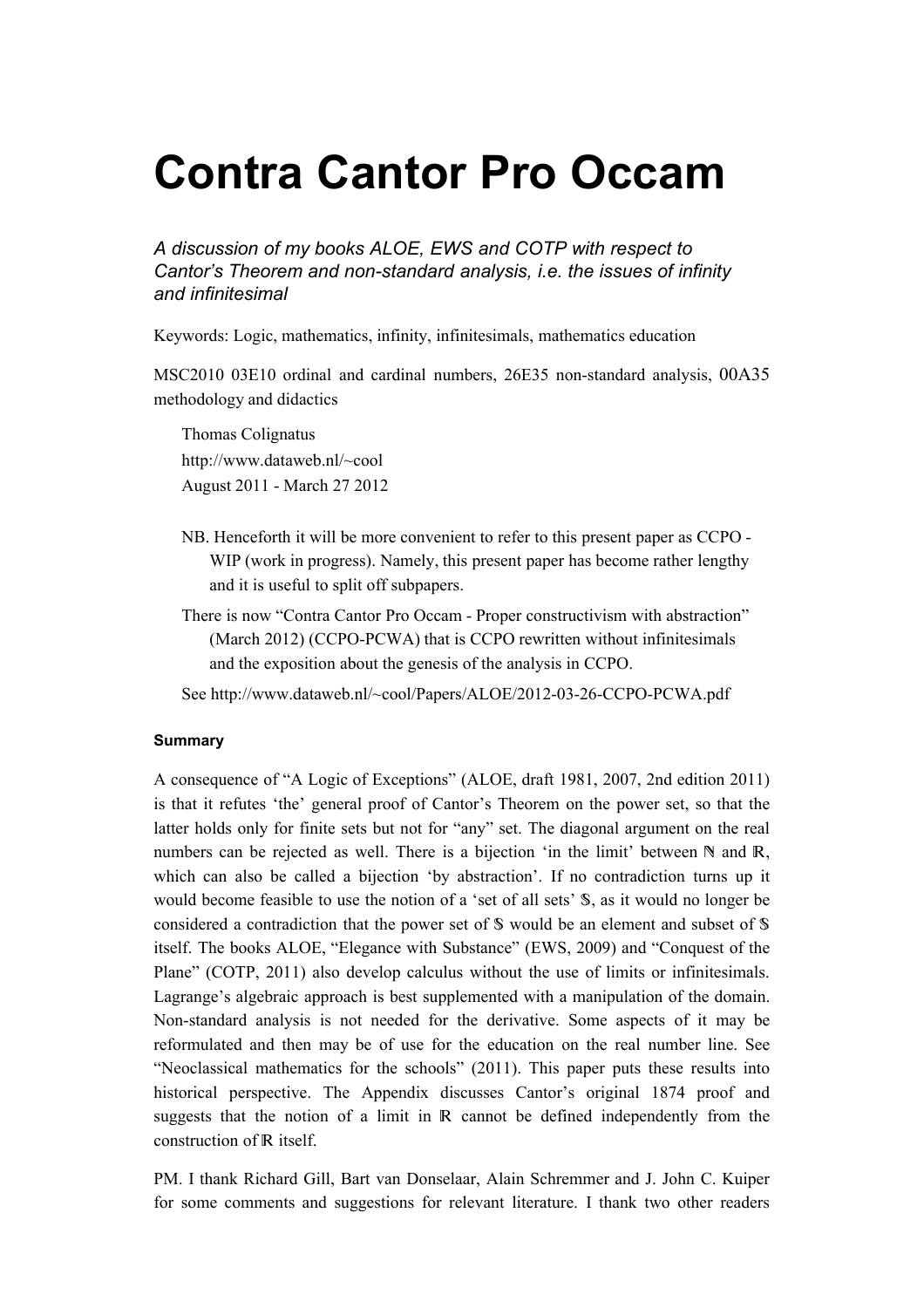whose comments have resulted in the following two corrections. In February and March 2012 a confusing typing error in section 2 ( $\phi$  instead of  $\varphi$ ) was corrected. In March 2012 the exception for Russell's and Cantor's sets that was already explained in ALOE (2007:129) was stated here again, since the shorthand notation created confusion on infinite regress.

# 1. Introduction

## 1.1 Rigour, with footnotes

Set theory belongs to logic because of the notions of all, some and none, and it belongs to mathematics once we start counting and measuring. Cantor's Theorem on the power set somewhat blurs that distinction since the general proof uses logical methods while it would also apply to infinity - and the latter notion applies to the set of natural numbers  $\mathbb N$  $= \{0, 1, 2, ... \}$  and the set of reals  $\mathbb{R} = 2^{\mathbb{N}}$ . It is a mathematical abstraction that infinity comes about when a set cannot have a bijection with all its subsets, but to show the existence of such a possibility we tend to refer to the natural numbers.

Since a mathematical paper requires a theorem and proof, this paper will prove that Cantor's Theorem does not hold for infinite sets. This approach uses three-valued logic, as explained in my "A Logic of Exceptions" (ALOE, draft 1981, 2007, 2nd edition 2011). See Gill (2008) for a review of ALOE and Gill (2012) for a review of EWS and COTP.

Logic and number are also difficult to separate when we link up with geometry. Consider a line tangent to a circle. They have a point in common. A point has no size but only position. Thus line and circle have 'nothing' in common, in terms of size. They have 'something' in common, in terms of position. But point/nothing  $\Leftrightarrow$ position/something. To have nothing and something in common would be internally inconsistent. The solution is to regard the issue in terms of logic and different perspectives. The solution requires abstraction. In one respect (size) it is nothing and in another respect (location) it is something. A size measure without paradox can then be found in the distance from the origin. The solution requires a mix of logic, number and geometry, and we meet the same mix in issues of the infinite and infinitesimal. Only careful distinction of perspectives will keep us out of contradictions.

My earlier work tended to regard  $\infty$  and  $1 / \infty$  as undefined, except only as shorthand. The paradoxes of infinity thus considered essentially solved, I tended to neglect those. (A paradox is only a seeming contradiction.) Somehow and rather unwillingly there arose some trail of thought that forced me to look into these paradoxes. This paper reports about this foray into number theory and non-standard analysis, starting from the sound basis in DeLong (1971). The results are tentative and I am pretty sure that there are experts who have much more to say on this. As an econometrician and teacher of mathematics without a background in number theory and non-standard analysis I have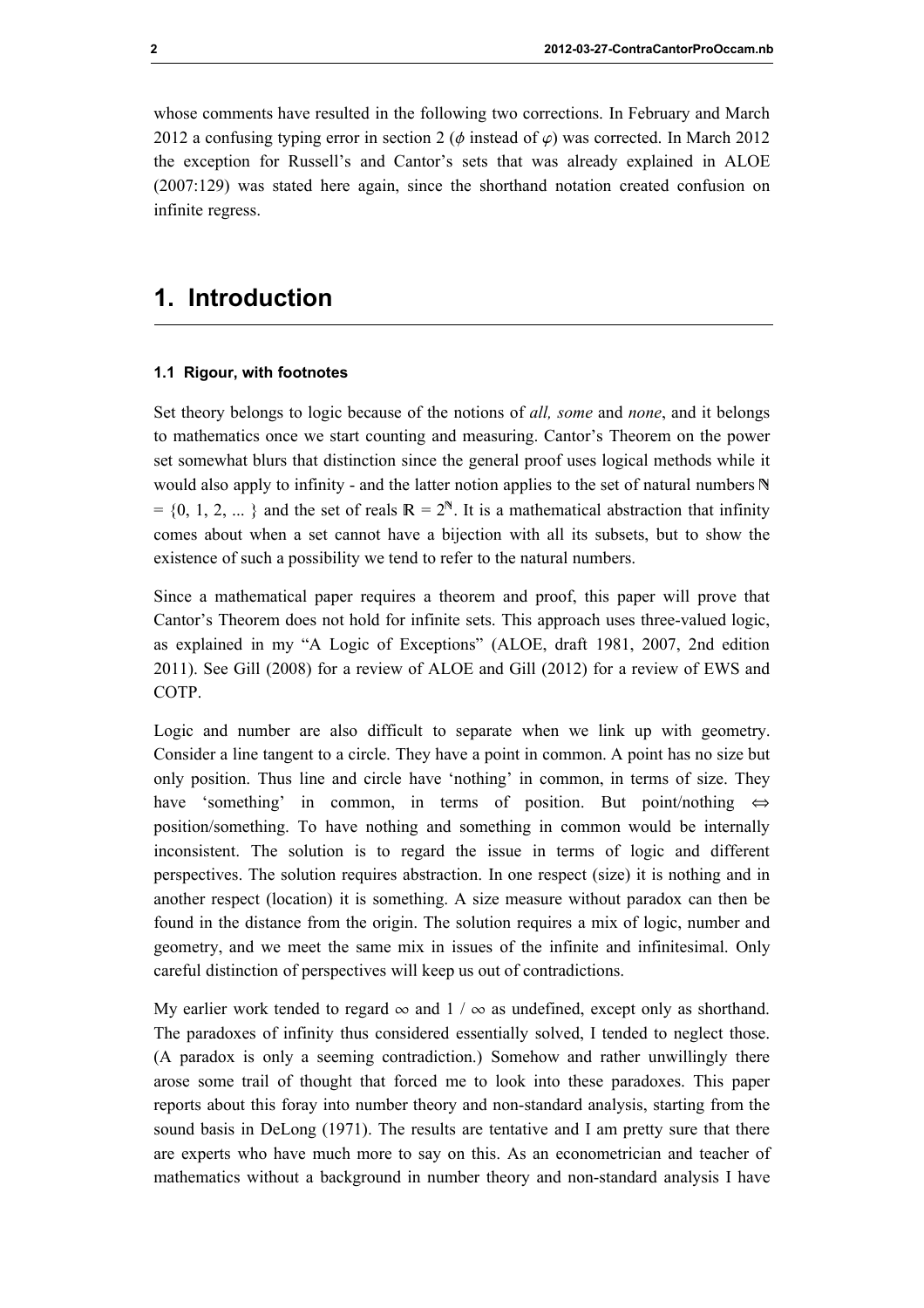only accessed some introductory works and history books that I thought that I could understand. My presumption was that the easy books could transfer the fundamentals in a clear manner. They didn't. My presumption was that it would be a waste of time to look into the hard stuff if the introduction was already unclear. This is not generally true of course. In economics it might take various deep courses to be able to read the newspaper, i.e. to see why most newspaper reports are bogus. But numbers ? For highschool?

Boyer (1949) on the history of calculus provides 'rigour, with footnotes'. That is, his chapter VII "The rigorous formulation" includes footnotes (specifically no 77 and 92) at crucial points - "Now the fundamental theorems on limits could be proved rigorously [77]" and "(...) which clarifies the situation [92]" - which footnotes destroy the suggested rigour and clarification.

Given the tentative nature of this paper, otherwise than the proof on Cantor's Theorem, I record questions and suggested answers. For example, when introductory books and papers on number theory and non-standard analysis speak about a single notion of limit (though defined in various manners, e.g. a limit to a terminus or really attained), then I not only record that confusion, but my suggestion is also that there are (at least) two notions, one for decimal *number* and one for measured *length*. It is not clear to me yet whether this distinction makes full sense but at least it helps to understand different perspectives in a literature that is otherwise rather confusing.

The infinitesimal enters mathematics via Zeno's paradoxes and our solution via calculus. The history of calculus apparently has these phases: (a) Zeno's paradoxes and the ancient solution of exhaustion, where Aristotle helped Euclid to evict Democritus's atom from the notion of space itself, such that points have no size and lines have no width, (b) Newton and Leibniz with infinitesimals, (b) Euler and Lagrange with algebra, (c) Weierstraß with  $\epsilon$  and  $\delta$ . Boyer (1949) clarifies that Leibniz used all methods in somewhat confusing ways so that he cannot be claimed for one particular direction. Taking this history into account, my reading of the current literature anno 2011 is:

(a) Logic leads to the algebraic approach, but extended with a proper manipulation of the domain (see below for some indications and otherwise the proper discussion in "Conquest of the Plane" (2011:221-230)). Hence the infinitesimal doesn't have value for the derivative, but may have value for the understanding of the continuum. For teaching at highschool it is valuable that pupils and students develop a proper number sense and understand reports from the calculator. Mathematics needs a good theory of number while there still seems to exist some confusion, in particular in education. (Pure theorists often focus on the Dedekind cut but highschool uses decimals.)

(b) Non-standard analysis revives the infinitesimal. Part of the intuition seems correct: both for the number sense and the dislike of the Weierstraß method. However, nonstandard analysis apparently still confluates didactic issues on the number line with didactic issues on the derivative, and this needlessly complicates didactics. This combination makes papers on non-standard analysis hard reading too. Their neglect of the algebraic approach is unwarranted.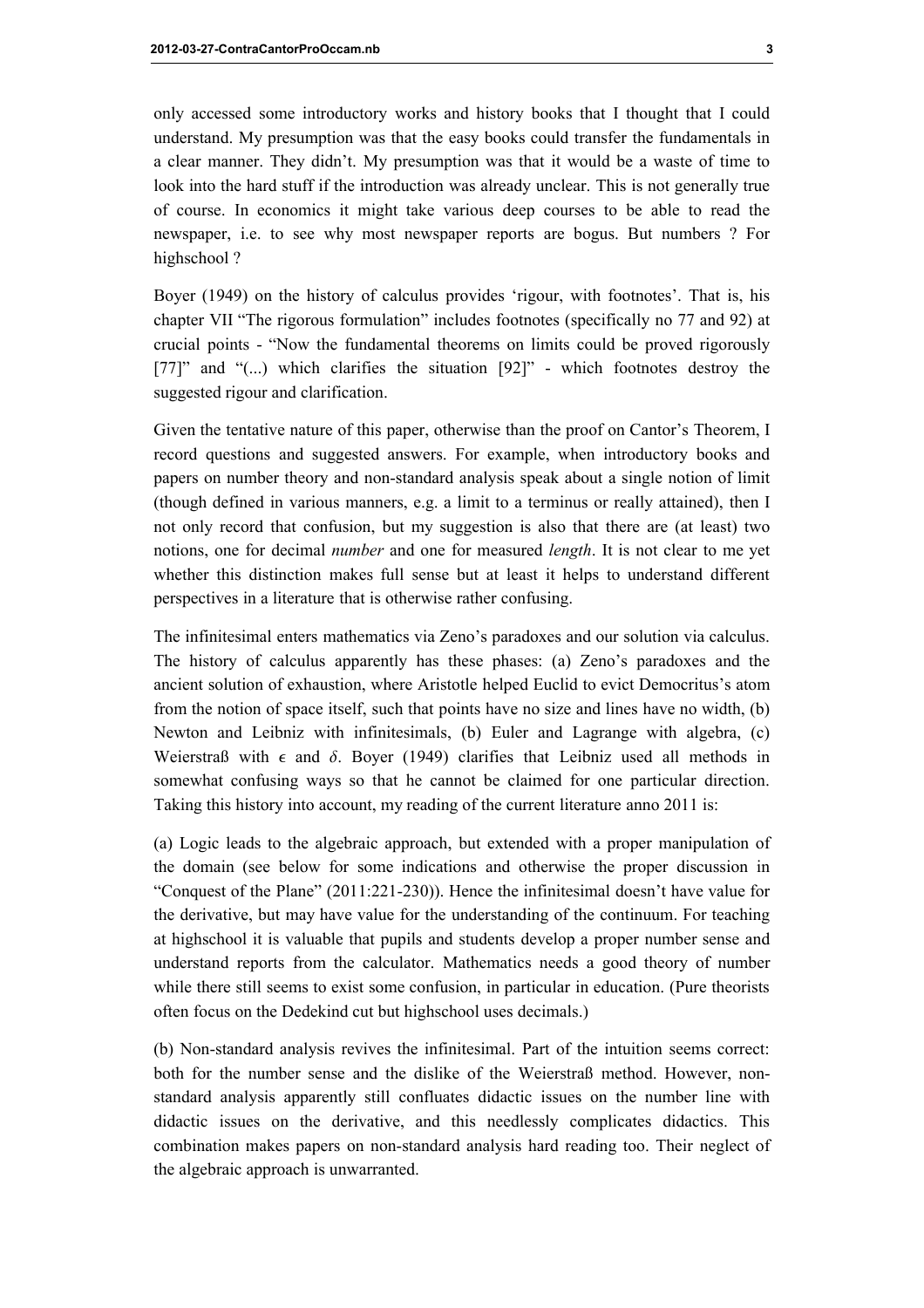The combination of the various results cause a program "Neoclassical mathematics for the schools" (2011).

To emphasize the tentative character of this paper the best introduction is the autobiographical route how I got here.

## 1.2 ALOE, EWS and COTP

#### 1.2.1 A base in logic

Colignatus (1981, 2007, 2011) A Logic of Exceptions (ALOE) was written in 1980-1981, shelved for 25 years, and retyped and published in 2007, with now a 'second edition' in 2011. ALOE solves the Liar paradox, Russell's set paradox and Gödel's misconception with respect to the Gödeliar. It uses three-valued logic and solves the paradoxes of threevalued logic.

I have always been sensitive to history. Originally I intended to study archeology but the horror of Biafra caused me to switch to econometrics to solve such world problems - and then see DRGTPE (2011a). A good book in history will still draw my attention and in this manner ALOE contains many references to the history of logic. It was only because of reading Bochenski (1956, 1970) that I came across Paul of Venice and an approach to resolve Russell's paradox.

Russell's set is  $R = \{y \mid y \notin y\}$ . This definition can be diagnosed as self-contradictory, whence it is decided that the concept is nonsensical. Using a three-valued logic, the definition is still allowed, i.e. not excluded by a Theory of Types, but statements using it receive a truthvalue Indeterminate. An example of a set similar to Russell's set but without contradiction is the set  $S = \{y | y \notin y \land y \in S \}$ , which definition uses a small consistency condition, taken from Paul of Venice, see ALOE p127-129.

PM. Merely writing  $S = \{y \neq S \mid y \notin y\}$  might convey the impression that this is a mere choice while it isn't. The notation  $S = \{y \mid y \notin y \land y \in S\}$  clarifies that  $S \notin S$  derives from logic and is not an arbitrary choice. As explained in ALOE:129 the notation  $S = \{v\}$  $|v \notin v \wedge v \in S$  } has the disadvantage that  $v \in S \Leftrightarrow (v \notin v \wedge v \in S)$  or  $a \Leftrightarrow (b \wedge a)$ which puristically leaves  $y \in S$  in the air (or infinite regress). As explained in ALOE:129 a more complex expression is  $S = \{y \mid ((y \neq S) \Rightarrow (y \notin y)) \vee ((y = S) \Rightarrow (y \notin y \land y \in S$ ))}. The expression with the consistency criterion seems adequate as a shorthand for the complexer full statement.

#### 1.2.2 Cantor's Theorem

Using a similar consistency criterion for Cantor's Theorem on the power set we find that its proof collapses. This allows us to speak about a 'set of all sets' (unless we would find some other contradiction). Below we also reject the diagonal argument on the real numbers. ALOE in 2007 still allowed the diagonal argument for the reals only but now in 2011 and its 'second edition' I find that the set of real numbers  $\mathbb R$  is as large as the set of natural numbers  $\mathbb N$ . My knowledge about Cantor's transfinites is limited to DeLong (1971) and popular discussion like Wallace (2003). Nevertheless it seems possible (see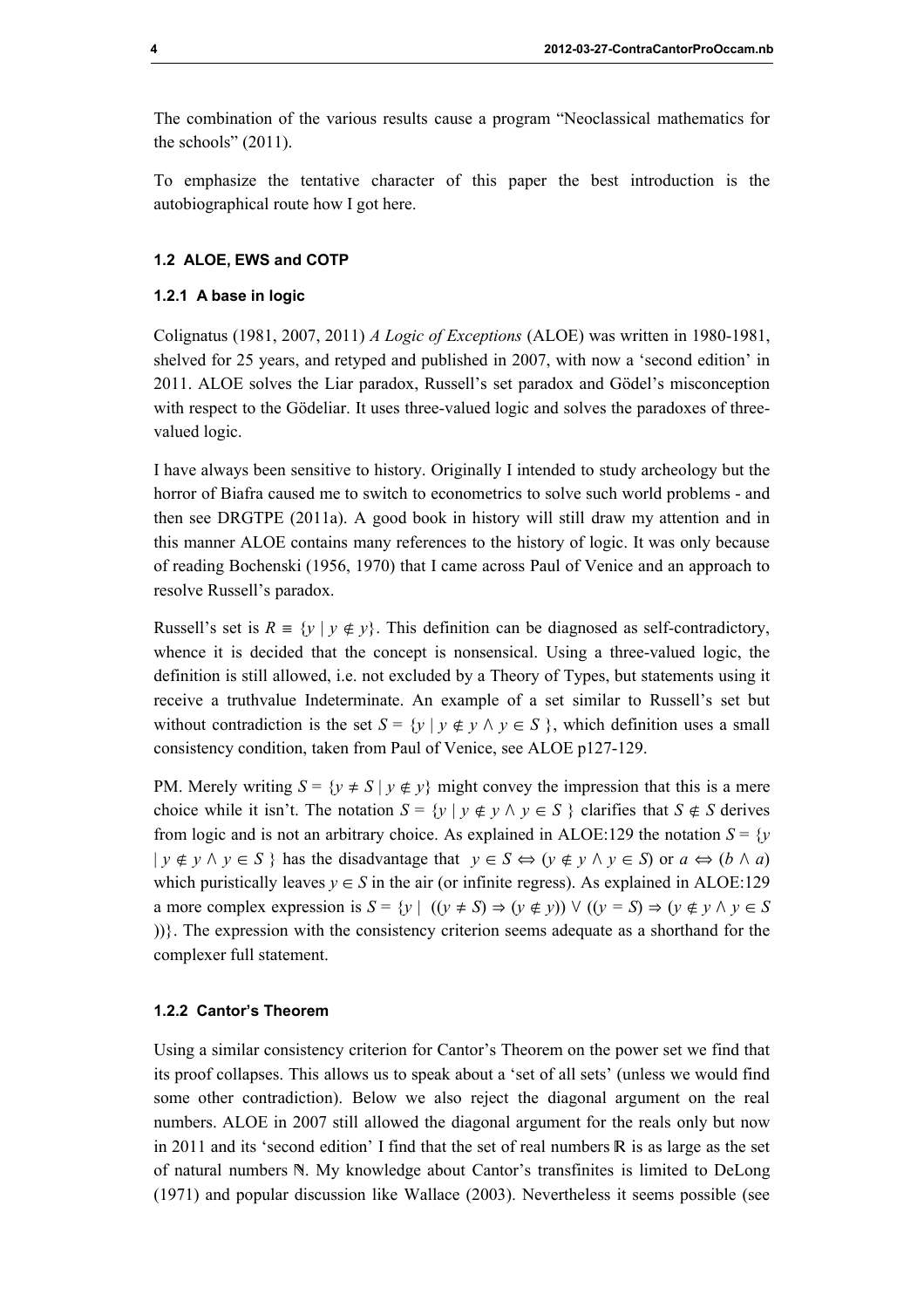below) to reject the theorem on which they are based - and possibly also their link to infinitesimals.

To be exact: ALOE 2007 still accepted Cantor's diagonal argument, i.e. the power set theorem only for the infinite set of natural numbers  $N$ , so that  $R$  was taken as nondenumerable. This acceptance was based upon the exposition in DeLong (1971). However, reading Wallace (2003) in the Summer of 2007 it appeared, in hindsight, that DeLong only presents the diagonal argument sec and does not present a proof of the power set theorem proper. To be exact: DeLong (1971:78) explicitly states that he doesn't prove Cantor's theorem and Wallace (2003:275) gives a proof. Had I seen that latter proof before in the context of my logical studies, I would have noted its relation to Russell's set paradox sooner, and ALOE would have been a bit more guarded, like the 'second edition' now is. It may actually be that I had seen the proof in an earlier standard course in mathematics, as we students in econometrics in Groningen had joint courses in mathematics with students in mathematics, physics and astronomy. But then it must not have left much of an impression. What happened in 2007 was that the rejection of Cantor's general argument got included into ALOE but the diagonal argument was still accepted. I have never been much interested in numbers or the infinite so perhaps I may be excused for this circuitous route. Indeed, my picking up of Wallace (2003) in 2007 is only from a book-sale and the lazy season of the middle of Summer. Which season became a bit less lazy than hoped for.

#### 1.2.3 From 'paradoxes of division by zero' towards the continuum

#### 1.2.3.1 Origin in 2007

Retyping ALOE in 2007 also got me to look into the 'paradoxes of division by zero'. My first step was to distinguish between the noun of static division  $x / y$ , and the verb of dynamic division  $x \# y$ , where the latter also allows algebraic simplification with suitable manipulations of the domain. Once I had formulated that, my thought was: "Oh my, this also reformulates calculus, oh horror, why do I have to see this, this means another section, am I really expected to develop this, and have all this discussion about all those ages of development of calculus ?".

Elegance with Substance (2009) (EWS) collected and integrated the tidbits that I had observed over the years in the education in mathematics. It presents mathematics not as immutable but rather as a science and an art. Hence I tend to agree with Michael J. Crowe (1988) Ten Misconceptions about Mathematics and Its History.

It appeared that EWS could be implemented in a textbook format and this became Conquest of the Plane (2011) (COTP) - actually a primer in a textbook format. ALOE p240-242 thus provides a new way to develop the derivative, in three pages on the paradoxes from division by zero. EWS p87-92 extends this explanation that "the derivative is algebra", and COTP extends it by developing calculus itself. See COTP p48+ and in particular p57 for an extended clarification of the difference between / and //. Thus ALOE, EWS and COTP develop the derivative without the use of limits of infinitesimals.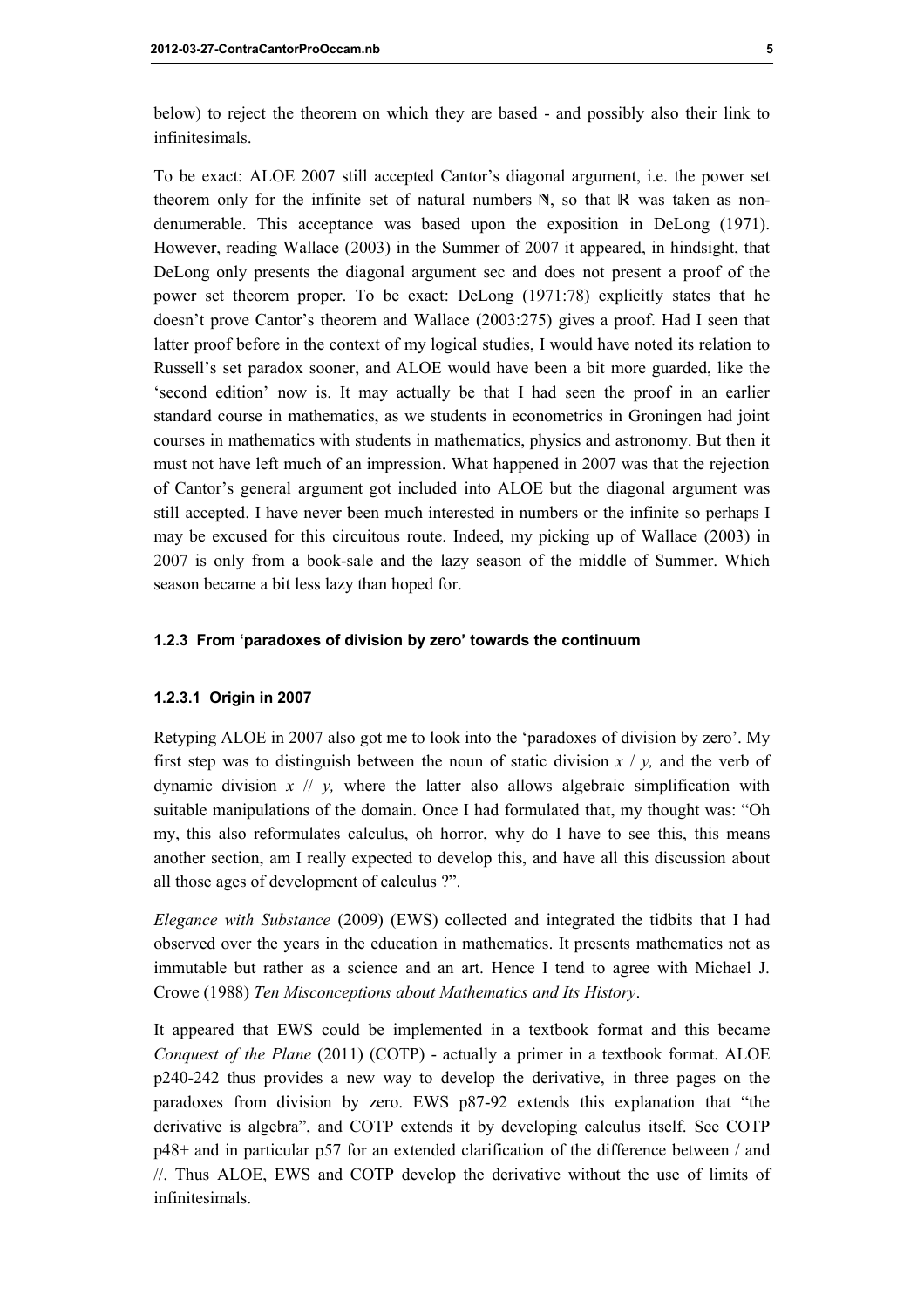PM. Discussion about COTP resulted in Colignatus (2011e) Reading Notes, of which this present paper has been given a life of itself, intended as a 'mathematical paper'.

### 1.2.3.2 History via Boyer

COTP however contains much less historical discussion than ALOE. I have now read Boyer (1949) - an excellent study as far as I can judge - to see what might be usefully be included in a future edition. A first conclusion is already that no corrections are required. Boyer (1949:13) also provides us with a fine quote that suggests openness of mind towards new approaches on the derivative:

"Mathematicians now feel that the theory of aggregates has provided the requisite foundations for calculus, for which men had sought since the time of Newton and Leibniz. It is impossible to predict with any confidence, however, that this is the final step in the process of abstracting from the primitive ideas of change and multiplicity all those irrelevant incumbrances with which intuition binds these concepts. It is a natural tendency of man to hypostatize those ideas which have great value for him, but a just appreciation of the origin of the derivative and the integral will make clear how unwarrantedly sanguine is any view which would regard the establishment of these notions as bringing to its ultimate close the development of the concepts of the calculus."

Indeed, Boyer provides some links to the algebraic view of the derivative in ALOE, EWS and COTP:

(a) Boyer p 217-218 quotes Leibniz explaining to Bayle in a letter of 1687: "the difference is not assumed to be zero until the calculation is purged as far as is possible by legitimate omissions, and reduced to ratios of nonevanescent quantities, and we finally come to the point where we apply our result to the ultimate case". This is exactly what I propose to do, with the added clarity of the manipulation of the domain, and some other subtleties in ALOE, EWS and COTP (best take the latter). Apparently Leibniz also had other explanations but this is the algebraic approach.

Boyer comments: "ostensibly by virtue of the law of continuity. Thus even in the work of Leibniz the idea of a limit was implictly invoked". But this is a nonsequitur. You can develop the derivative with limits but you don't have to. Issues of continuity and limits are different subjects that relate to the construction of  $R$  and its functions. Switching to those is a change of subject. The formula  $x^2$  can be manipulated as formula, whether its domain is N or R. The crucial point for the derivative is the logic of excluding zero from the domain, then (after algebraic simplification) include it, then restrict the domain to it. The manipulative sequence on the domain  $\mathbb{R} \setminus \{0\}$ ,  $\mathbb{R}$ ,  $\{0\}$ . If there are issues with the domain due to pathological cases then the pathology requires attention and not the basic definition of the derivative. Mathematicians are trained, when mention is made of the derivative, to immediately think about limits and continuity, but they must untrain themselves to do so (comparable to quitting an addiction).

Also, Bolzano's example of a continuous but nondifferential function (Boyer p 269) falls apart when we see that the derivative is not quite a slope but actually the change in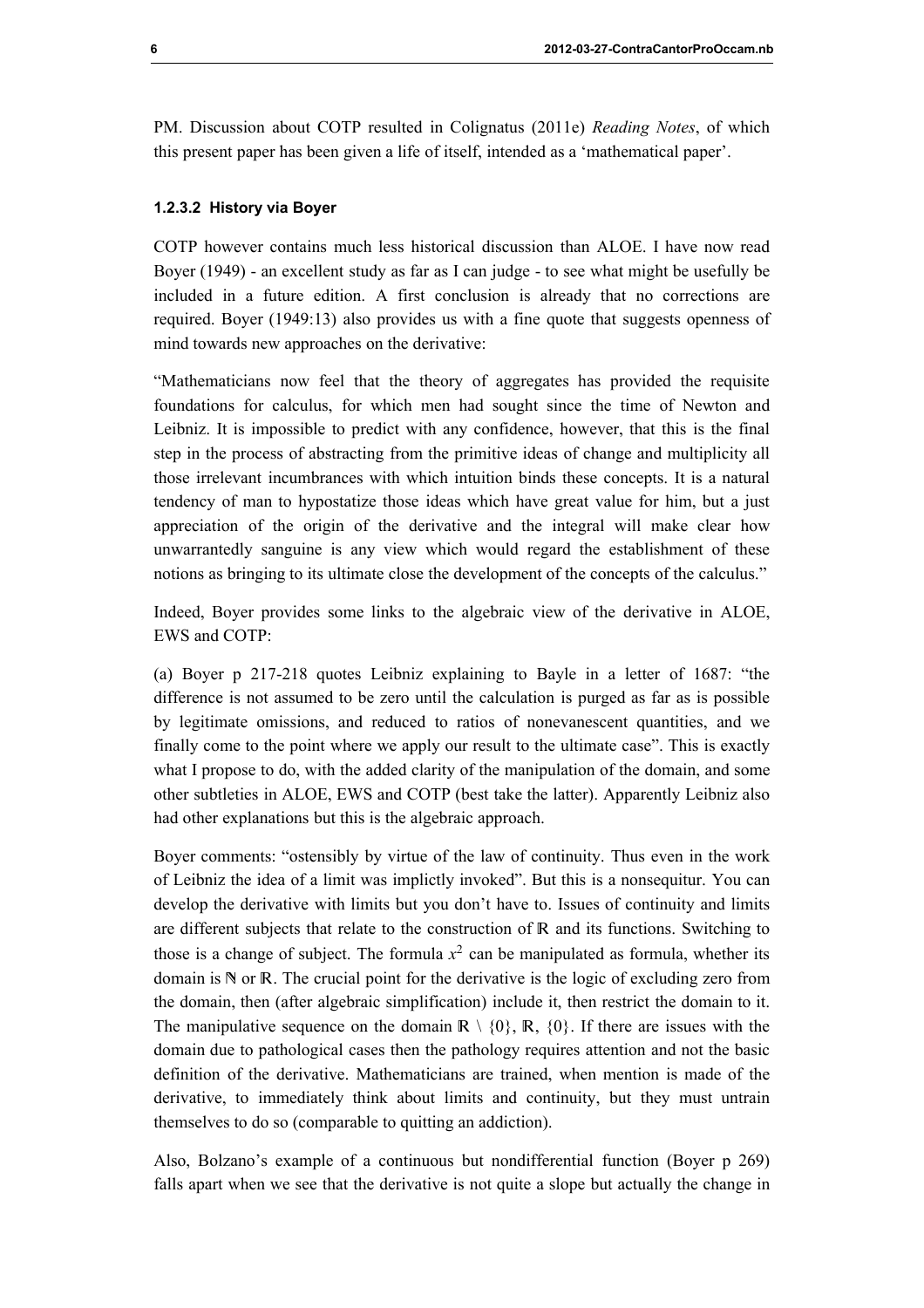surface. For example |x|' at  $x = 0$  is 0. Also, Weierstraß's example of such a function (Boyer p285) can be seen as pathological because of its infinite sum, while its derivative can be determined algebraically, and numerically might be infinite in the sense of vertical rather than non-existent.

(b) Boyer p 236 mentions Landen 1758 The Residual Analysis.Apparently Landen missed the manipulation of the domain. Boyer criticizes him that he lacked the notion of limit. This however is the same misconception as discussed under (a).

(c) Boyer p 251, 260 mentions Lagrange's algebraic approach, both in 1772 and 1797. Again there is the criticism on continuity and limit, as discussed under (a). My comment would be that Lagrange's use of the Taylor expansion is needlessly complex, and that a simple definition suffices.

Useful for an understanding of Lagrange's method appear to be Fraser (1987) and Fraser (1989), see also his website, and Schremmer & Schremmer (1989), see also Alain Schremmer's website, also on the teaching experience. The difference between my suggestion of  $d\mathfrak{f}/dx = {\Delta f}/\Delta x$ , set  $\Delta x = 0$ } and Lagrange's approach (apart from 90%) overlap):

(i) the former manipulates the domain, while the latter doesn't,

(ii) the former is happy with the step on the first derivative, while the latter continues with the Taylor expansion,

(c) the former interpretes with the change in surface, while the latter interpretes with the slope,

(d) Lagrange doesn't have knowledge of the historically later numerical approach and I allow that this might be needed for extension to cases beyond the basic algebraic case.

#### 1.2.3.3 Non-standard analysis

ALOE as a book on logic thus contains two different links to analysis and the derivative. Apparently Gödel's 'results' link up with non-standard analysis. As I explain in ALOE p243: "I find it impossible to say anything about this [non-standard analysis] since I have not studied non-standard analysis and don't have the time to study it." I now have had a few hours to look at it. After a cursory look I think that it is not my cup of tea. Nevertheless, it seems that a clear rejection of infinitesimals might be possible. There seems to be a way to save them with a different notion of limit but why would you do so if the derivative can already be formulated in algebraic manner ? It turns out however that some aspects may be useful to resolve didactic issues on the real number line.

#### 1.3 The continuum as an actual infinite

A friend cleaning up her bookcase in 2011 gave me Aczel (2000) The mystery of the Aleph. Kronecker was against Cantor's approach. These accounts however do not develop particular counterarguments to Cantor's Theorem or objections against the paradoxical nature of 'the' proof. There is Kronecker's suggestion that mathematics uses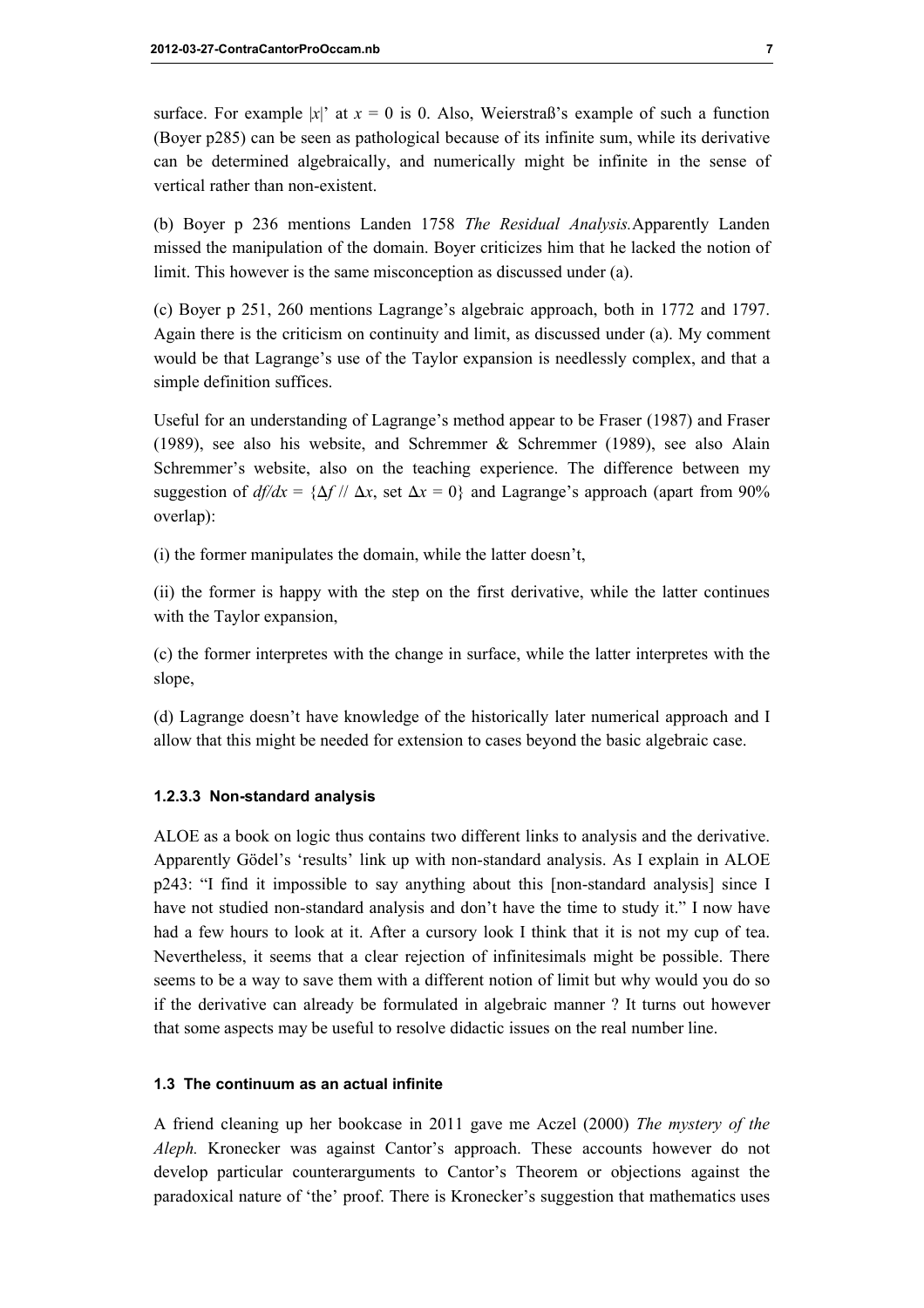the potential infinite and philosophy the actual infinite. But the continuum in the interval [0, 1] presents an actual infinity of points, and when we study this, why not mathematically ? Perhaps Kronecker was happy with the Dedekind cut, but this at least neglects didactic issues on the real number line, and quite possibly does not really resolve the mathematical issue.

Boyer apparently equates the term "discrete" with N. For me, however, "discrete" is equated with a finite subset of  $\mathbb N$ . Below we will see that there is a bijection 'in the limit' between  $\mathbb N$  and  $\mathbb R$ , so that both sets represent the continuum.

Boyer p293-294 curiously states: "From the definitions of number given above, we see that it is not magnitude which is basic, but order. (...) The derivative and the integral, although still defined as limits of characteristic quotients and sums respectively, have, as a result, ultimately become, through the definition of number and limit, not quantitative but ordinal concepts." Thus is repeated by p 298 "How startling apropos, with respect to the development of the calculus, is the Pythagorean dictum: All is number !" And the conclusion in 309: "The history of the concepts of the calculus shows that the explanation of the qualitative is to be made through the quantitative, and the latter is in turn to be explained through the ordinal, perhaps the most fundamental notion in mathematics."

This type of reasoning is curious since 'magnitude' could be equated to 'order *ad* infinitum', and hence there still is an essential difference between the finite and the continuum.

Boyer's focus on continuum and limits derives from the historical focus on them, i.e. the development towards Weierstraß as the lastest stage, and from the neglect of the potentials of the algebraic approach. My proposal is a revival of the algebraic stage. The derivative and integral are algebraic concepts, and only become quantitative when numerical values are assigned to them.

## 1.4 Hence, groundwork for others

The literature on number theory and the infinite is huge and that my knowledge is limited to only a few pages (that summarize some points of that huge literature, however). My only angle for this present paper is the insight provided in ALOE on some logical relationships, plus two new books of mine since 2007 that focus on mathematics and its education. Given the existence of that huge literature still unknown to me I thus have my hesitations about expressing my thoughts on this subject. When I read those summaries then it might be considered valid however that I do so, since in essence I only express this logical angle.

With the books ALOE, EWS and COTP I feel at ease since I developed the subjects. This present paper is more tentative since I only looked cursorily at number theory and non-standard analysis. The aim of this paper thus is to express these insights such that possibly a person more at home in number theory and the infinity and non-standard analysis reconsiders that latter literature while taking along the insights in ALOE, EWS and COTP.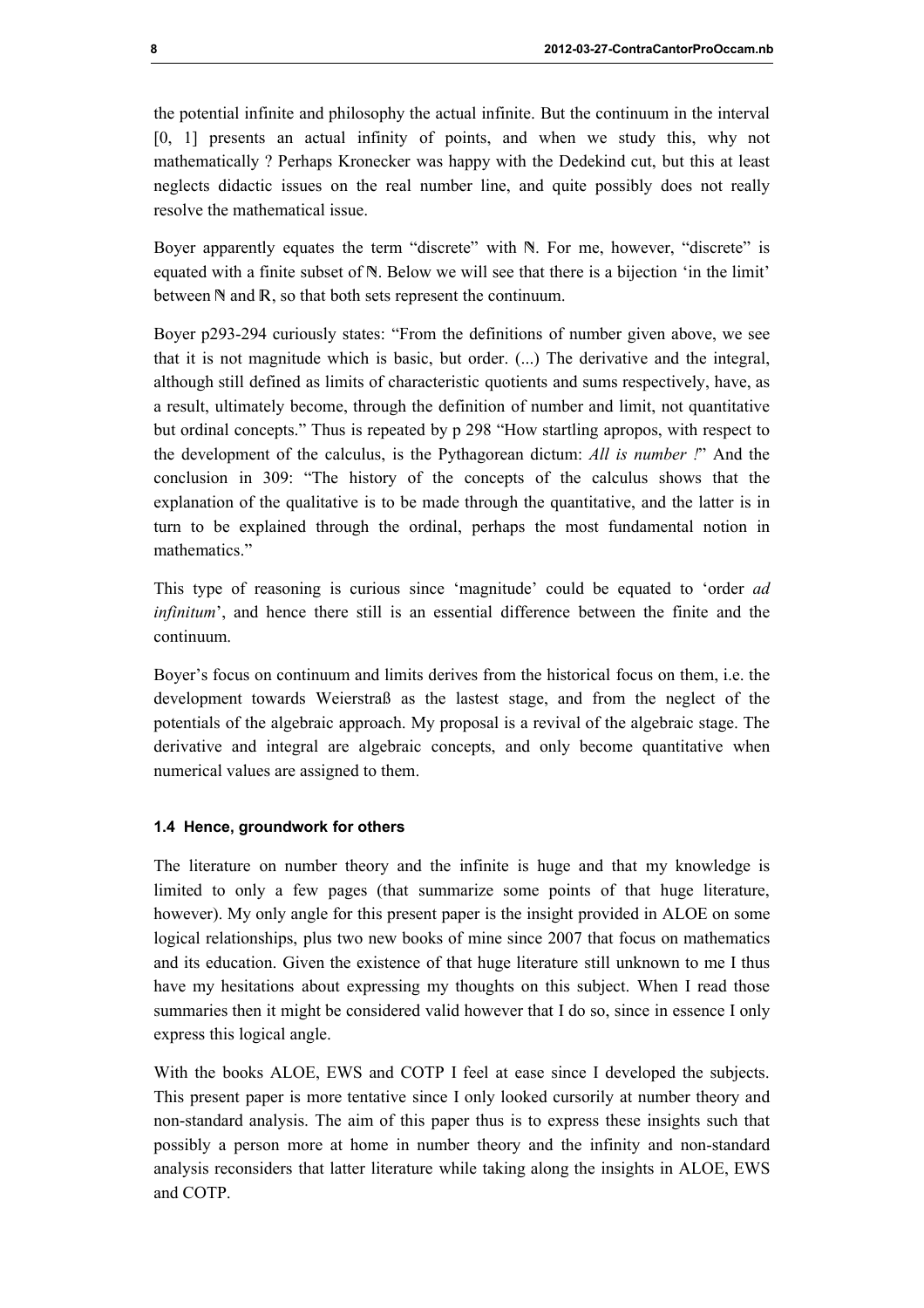We use  $\Theta = 2 \pi$ .

# 2. Cantor's Theorem in general

See ALOE p238-240 for the context.

Cantor's Theorem holds that there is no bijection between a set and its power set (the set of all its subsets). For finite sets this is easy to show (by mathematical induction). The problem now is for infinite set  $A$  such as the natural or real numbers. The proof (in Wallace (2003:275)) is as follows. Let  $f: A \rightarrow 2^A$  be the hypothetical bijection between (vaguely defined 'infinite') A and its power set. Let  $\Phi = \{x \in A \mid x \notin f[x]\}\.$  Clearly  $\Phi$  is a subset of A and thus there is a  $\varphi = f^{-1}[\Phi]$  so that  $f[\varphi] = \Phi$ . The question now arises whether  $\varphi \in \Phi$  itself. We find that  $\varphi \in \Phi \Leftrightarrow \varphi \notin f[\varphi] \Leftrightarrow \varphi \notin \Phi$  which is a contradiction. Ergo, there is no such f. This completes the current proof of Cantor's Theorem. The subsequent discussion is to show that this proof cannot be accepted.

In the same line of reasoning as with Russell's set paradox, we might hold that above  $\Phi$ is badly defined since it is self-contradictory under the hypothesis that there is a bijection. A badly defined set cannot be a subset of something. A test on this line of reasoning is to insert the similar small consistency condition,  $\Phi = \{x \in A \mid x \notin f[x] \land x \in$  $\Phi$ . It will be useful to reserve the term  $\Phi$  for the latter and use  $\Phi'$  for the former inconsistent definition. Now we conclude that  $\varphi \notin \Phi$  since it cannot satisfy the condition for membership, i.e. we get  $\varphi \in \Phi \Leftrightarrow (\varphi \notin f[\varphi] \land \varphi \in \Phi) \Leftrightarrow (\varphi \notin \Phi \land \varphi \in \Phi) \Leftrightarrow \text{ falsum.}$ Puristically speaking, the earlier defined  $\Phi'$  differs lexically from the later defined  $\Phi$ , the first expression being nonsensical and the latter consistent.  $\Phi$ <sup>2</sup> refers to the lexical description but not meaningfully to a set. Using this, we can also use  $\Phi^* = \Phi \cup {\varphi}$  and we can express consistently that  $\varphi \in \Phi^*$ . So the earlier 'proof' above can be seen as using a confused mixture of  $\Phi$  and  $\Phi^*$ . (And, puristically, the same "PM" applies as in §1.2.1 on the Russell paradox, so that a puristically proper form is  $\Phi = \{x \in A \land x \neq \emptyset\}$  $f^{-1}[\Phi] | x \notin f[x]$  but now with the explanation why  $f^{-1}[\Phi] \notin \Phi$ .

It follows:

- 1. that the current proof for Cantor's Theorem is based upon a badly defined and inherently paradoxical construct, and that the proof evaporates once a sound construct is used.
- 2. that the theorem is still unproven for (vaguely defined) infinite sets (that is, I am not aware of other proofs). We could call it "Cantor's Impression" rather than "Cantor's Conjecture" since Cantor might not have conjectured it if he had been aware of above rejection.
- 3. that it becomes feasible to speak again about the 'set of all sets'. This has the advantage that we do not need to distinguish 'any' versus 'all' sets. And neither between sets versus classes.
- 4. that the transfinites that are defined by using Cantor's Theorem evaporate with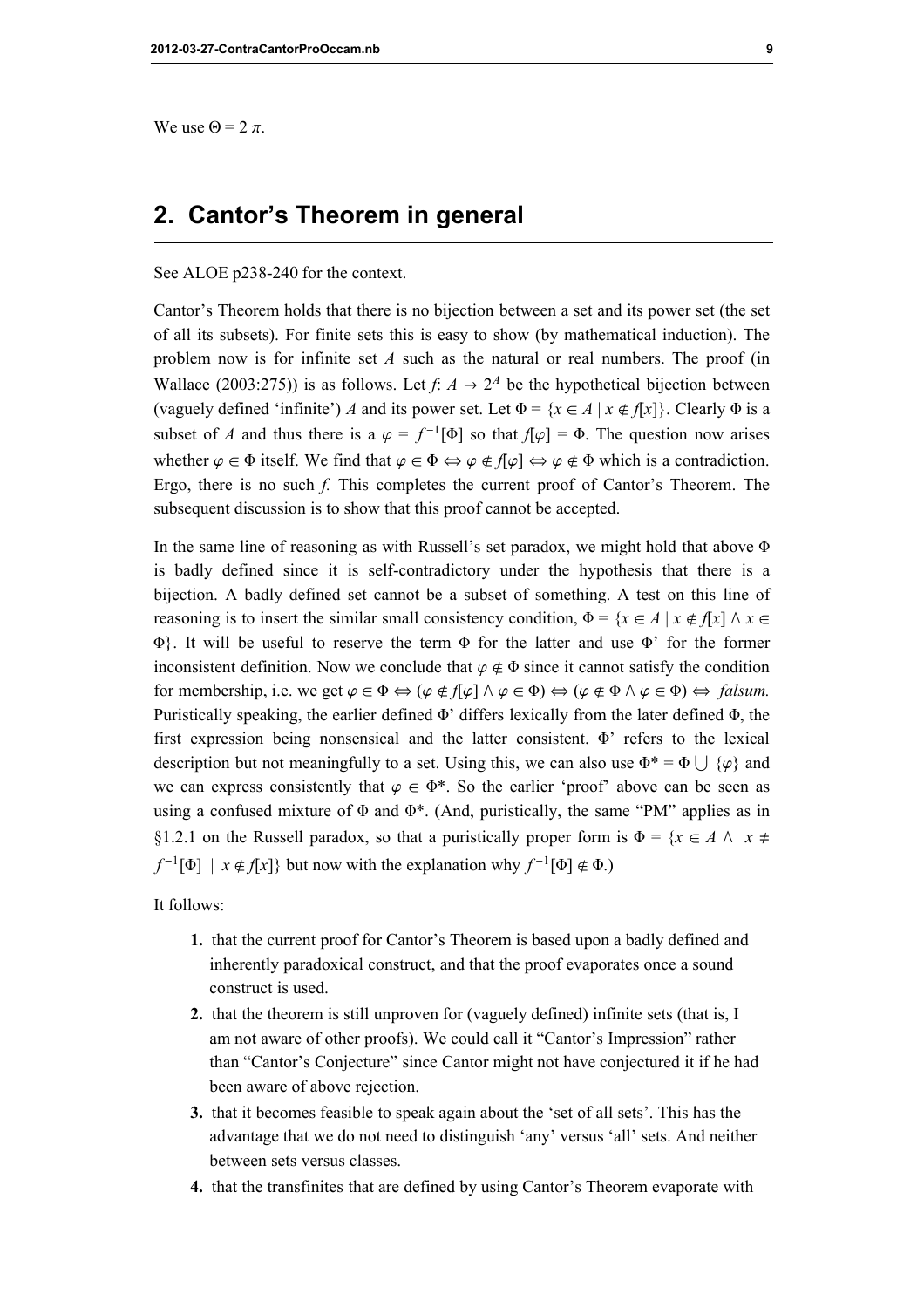it.

5. that the distinction between  $\mathbb N$  and  $\mathbb R$  rests (only) upon the specific diagonal argument (that differs from the general proof) (and it will be discussed below).

When we consider the diagonal argument on  $R$  then it appears that we may reject it.

Elwes (2011) reports on a structure on infinity named "Ultimate L". From the above it seems that it would be based upon a misunderstanding and an unwarranted addiction to two-valued logic instead of the rational choice for three-valued logic. Wu (2011) reports on the mis-education of mathematics teachers and I agree that professional mathematicians should refocus on education.

# 3. Cantor's diagonal argument for the real numbers

## 3.1 Potential and actual infinite

Aristotle's distinction between the potential and the actual infinite is a superb common sense observation on the workings of the human mind. Elements of  $N$  and the notion of repetition or recursion allow us to develop the potential infinite. The actual infinite is developed (a) via abstraction with associated 'naming' or (b) the notion of continuity of space (rather than time), or intervals in  $\mathbb R$ . While we use the symbol  $\mathbb N$  to denote the natural numbers, this not merely means that we can give a program to construct integer values consecutively but at the same moment our mind leaps to the idea of the completed whole (represented by the symbol  $\mathbb N$  or the phrase "natural numbers"), even though the latter seems as much a figment of the imagination as the idea of an infinite line. The notion of continuity however for say the interval [0, 1] would be a close encounter with the actual infinite. In the same way it is OK to use the mathematical construct that the decimal expansion of  $\Theta$  has an infinity of digits, which is apparently the conclusion when we use such decimals. The mathematical notion of a limit expresses the leap from the potential to the actual, though its use and precise definition also appears to depend upon context.

But it is quite another thing to go from these considerations to conclusions on 'transfinites'. I wholeheartedly agree with Cantor's plea for freedom but mathematics turns to philosophy indeed if there is no necessary reason to distinguish different cardinalities for  $\mathbb N$  and  $\mathbb R$ . See also Edwards (1988) and (2008). If there is no necessity, then Occam's razor applies. Let us see whether there is necessity.

## 3.2 The diagonal argument

## 3.2.1 Restatement

Cantor's diagonal argument on the non-denumerability of the reals  $\mathbb R$  is presented in DeLong (1971:75&83) and Wallace (2003:254). We assume familiarity with it and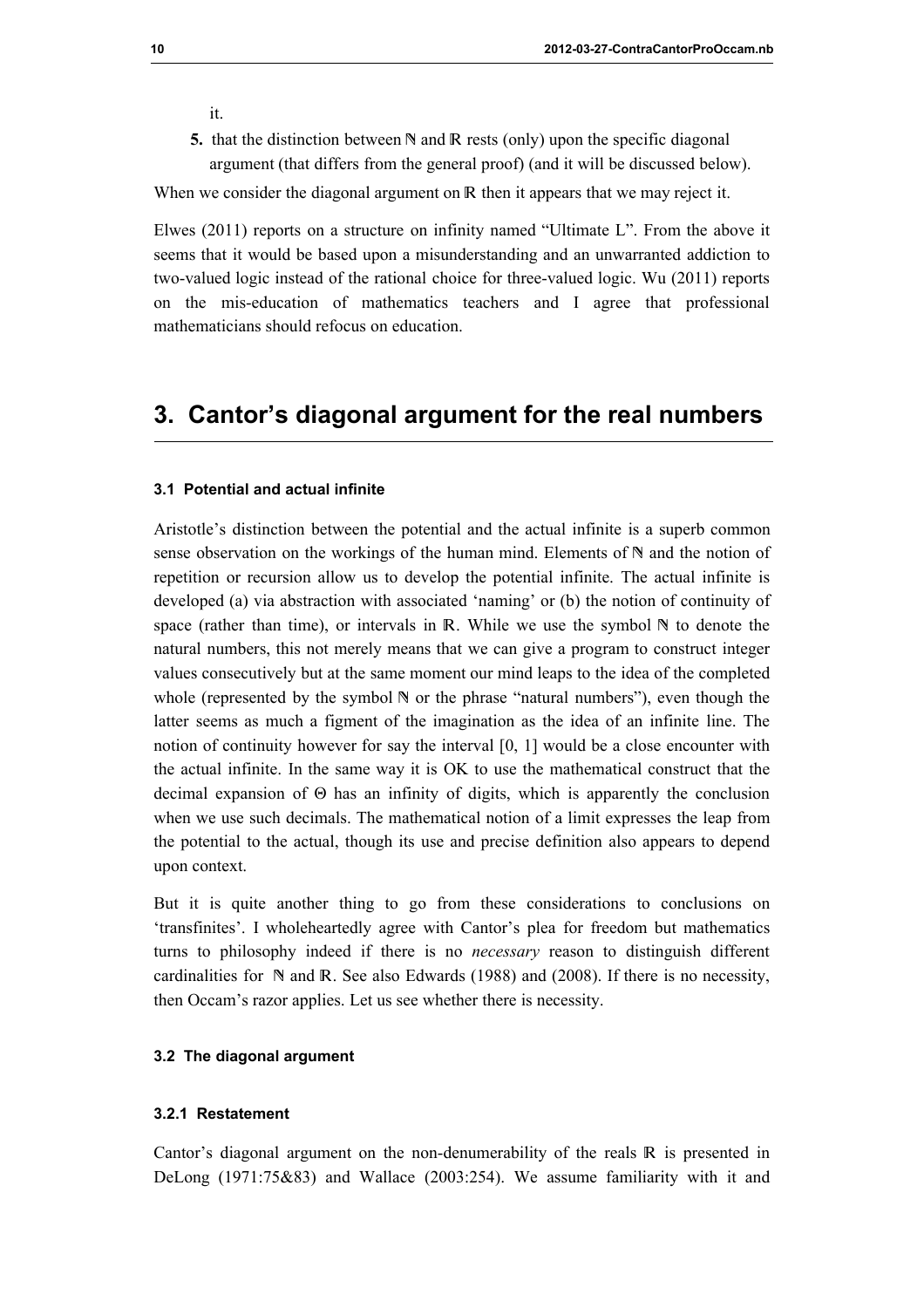quickly restate it. It suffices to assume a bijection between  $\mathbb N$  and  $\mathbb R$  that uses digits  $d_{i,j}$ :  $(1 \sim 0.d_{1,1}d_{1,2}....)$ ,  $(2 \sim 0.d_{2,1}d_{2,2}...)$  ... etcetera. The diagonal number is  $n_D = 0.d_{1,1}d_{2,2}....$ taken from that list. A real number that cannot be in the list is  $n_C = 0.n_{C,1}n_{C,2}...$  where  $n_{C,i} = 2$  iff  $d_{i,i} = 1$ , and  $n_{C,i} = 1$  iff  $d_{i,i} \neq 1$ . For, if C would be the position in the list then  $n_{C,C} = d_{C,C}$  by definition of the list and  $n_{C,C} \neq d_{C,C}$  by definition of  $n_C$ , which is a contradiction. Nevertheless,  $n<sub>C</sub>$  would be a true real number and thus should be in the list. (QED). PM. We can create an infinity of such points along the diagonal.

I've seen this argument in 1980 and considered it at some length, and have done so now again. In 2007 I still accepted it. With some more maturity I can better appreciate some 'constructivist' views. One may observe that neither DeLong (1971) nor Wallace (2003) mentions those constructivist considerations on this proof. It would be better if those would be mentioned in summary statements since they better clarify what is at issue. Curiously though I have not found a direct counterargument yet, neither in papers on Kronecker.

PM. This argument generally attracts attention since there is something fishy about taking an element  $d_{C,C}$  and redefine it to have another value than it already has.

Note that Cantor does not specify a specific number C for the diagonal digit  $d_{C,C}$ . His reasoning is non-constructive in the sense that the number cannot be calculated. This might be clarified by writing  $C = \infty$  so that we are discussing  $n_{\infty,\infty}$  which may be recognized as rather awkward since the symbol  $\infty$  generally stands for "undefined". In that respect it is somewhat curious to allow Cantor this freedom to be nonconstructive while requiring for the below "bijection by abstraction" that an index for 1/3 should be specified while the abstraction causes that this cannot be done.

Cantor's argument is an application of logic that if there is a diagonal then there is a C, yet by abstraction the notion of a diagonal is not defined. Let us become a bit more formal. Let the proposition be  $p =$  "There is a (well-formed) diagonal". Cantor suggests the following scheme:  $p \Rightarrow \neg p$  ergo  $\neg p$ . In the abstraction below we will however see that the diagonal is not well-defined so that the true form rather is  $\neg p \Rightarrow$  (Cantor's  $p \Rightarrow$  $\neg p$ ), which is an instance of the "ex falso sequitur quodlibet"  $\neg p \Rightarrow (p \Rightarrow q)$  with  $q = \neg p$ . In other words, Cantor implicitly uses that the diagonal does not exist to prove its nonexistence, which is begging the question. This point becomes clearer when we look at the actual construction of  $R$  where we will see that the issue of a diagonal is not a well-defined question. That the notion of a diagonal is not well-defined does not prove that  $\mathbb R$  is non-denumerable.

## 3.2.2 Definition of

The main point resides with how we define "real numbers". Let us actually define the real numbers and proceed from there. It suffices to look at the points in [0, 1] (and others could be found by  $1/x$  etcetera). First, let d be the number of digits:

For  $d = 1$ , we have 0.0, 0.1, 0.2, ..., 0.9, 1.0.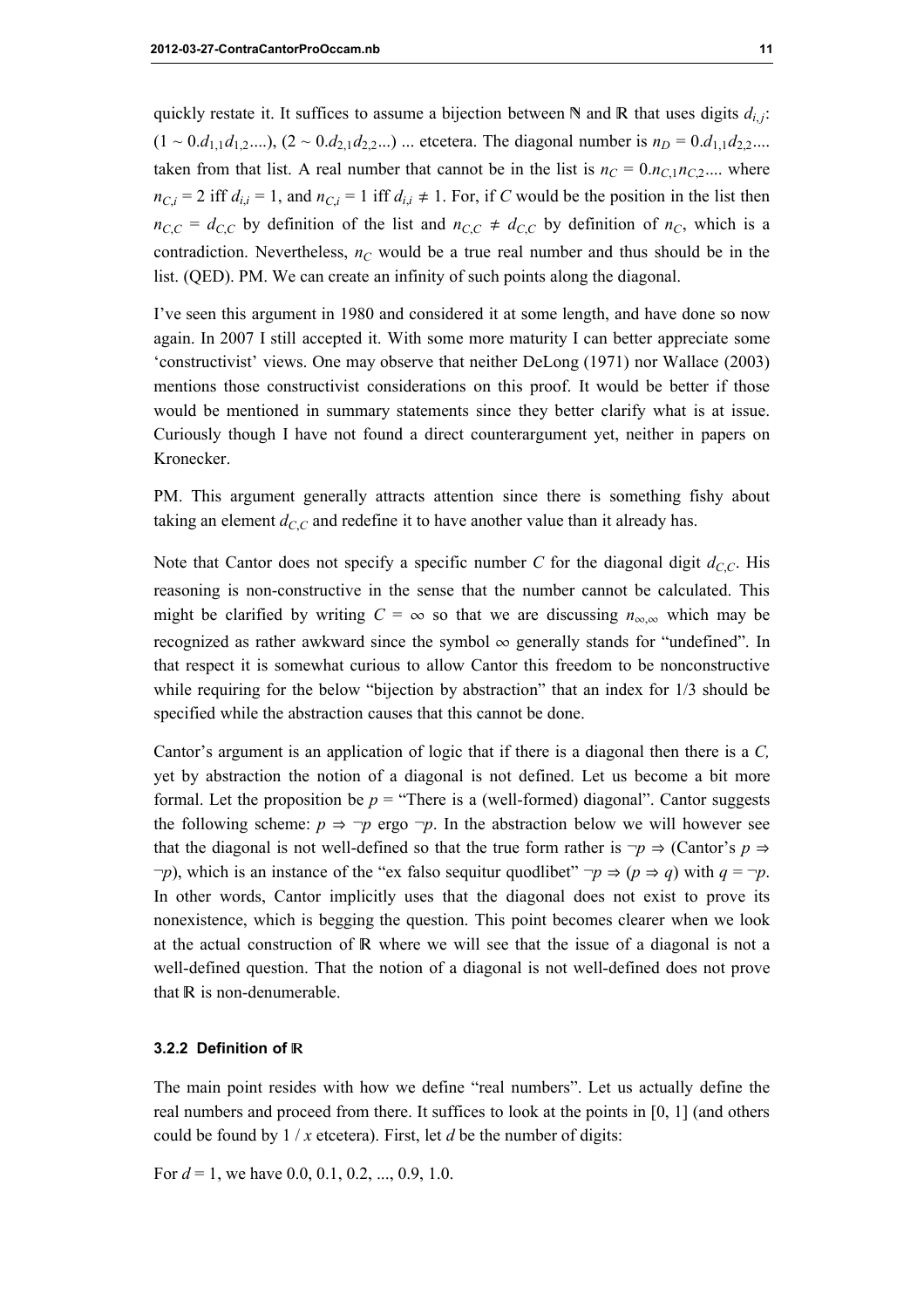For  $d = 2$ , we have 0.00, 0.01, 0.02, ...0.09, 0.10, 0.11, 0.12, ..., 0.98, 0.99, 1.00.

For  $d = 3$ , we have 0.000, 0.001, ..., 1.000

Etcetera. Values in  $\mathbb N$  can be assigned to these using this algorithm: For  $d = 1$  we assign numbers 0, ..., 10. For  $d = 2$  we find that  $0 = 0.0 = 0.00$  and thus we assign 11 to 0.01, 12 to 0.02, etcetera, skipping 0.10, 0.20, 0.30, ... since those have already been assigned too. Thus the rule is that an assignment of 0 does not require a new number from  $\mathbb{N}$ . Thus for real numbers with a finite number of digits  $d$  in  $\mathbb R$  we associate a finite list of 1 +  $10^d$  numbers in N.

Subsequently, we let  $d \to \infty$ . This creates both R and a map between that R and N.

Many mathematicians seem to regard this construction of  $\mathbb R$  as inferior in some sense and they adopt the Dedekind cut. The decimal construction of  $R$  rather is an existence proof and the Dedekind cut an abstraction at a later phase of theory. For the development of the number sense we must focus on the decimals anyway so we need a sound development anyway. Indeed, Gowers (2003) adopts the decimals and shows the creation of the complete ordered field on R. Leviatan (2004) shows its place in didactics. Similarly Schremmer & Schremmer (1989), and see Schremmer (2011) for the notation  $1/3 = 0.33 +$  [...] as a stepping stone for Landau's o, though see COTP §2.2 on approximation and rounding off. It is important that the approximation is recorded in the number and not in the abuse of the equality sign (since  $\approx$  is ambiguous).

PM. This definition of R generates the same result as Gowers (2003). He proceeds as follows: "To begin with, one defines an infinite decimal in the obvious way, as a finite sequence of elements of the set  ${0,1,2,3,4,5,6,7,8,9}$  followed by a decimal point followed by an infinite sequence of elements of the set  $\{0,1,2,3,4,5,6,7,8,9\}$ . This isn't quite the whole definition since one must point out that some of these objects are equal: for example, 0124.383478... is the same number as 124.383478... (assuming of course that the sequences continue in the same way) and 1.9999999... is the same number as 2. (About this last example, by the way, there can be no argument, since I am giving a definition. I can do this in whatever way I please, and it pleases me to stipulate that 1.999999... = 2 and to make similar stipulations whenever I have an infinite string of nines.) That defines the set I am constructing. To make it a complete ordered field, I must now specify the ordering, explain how to add and multiply infinite decimals, and prove that the field axioms, order axioms and completeness axiom are all satisfied."

#### 3.2.3 Bijection in the limit

Instead of speaking about a bijection it is better to speak about a 'bijection in the limit', if that helps to resolve the paradox and confusion. This is an insight that I do not see in the literature. Perhaps a better term is 'bijection by abstraction' since there are already definitions for Weierstraß limit or Cauchy limit, but the use of the term 'limit' is also warranted since it is the same overall domain of discussion.

Definition: A bijection  $b[n] \rightarrow b$  can be said to exist in the limit between domain D and range R, if for each n it is a bijection that  $b[n]$ :  $D[n] \rightarrow R[n]$ , and D and R are the limit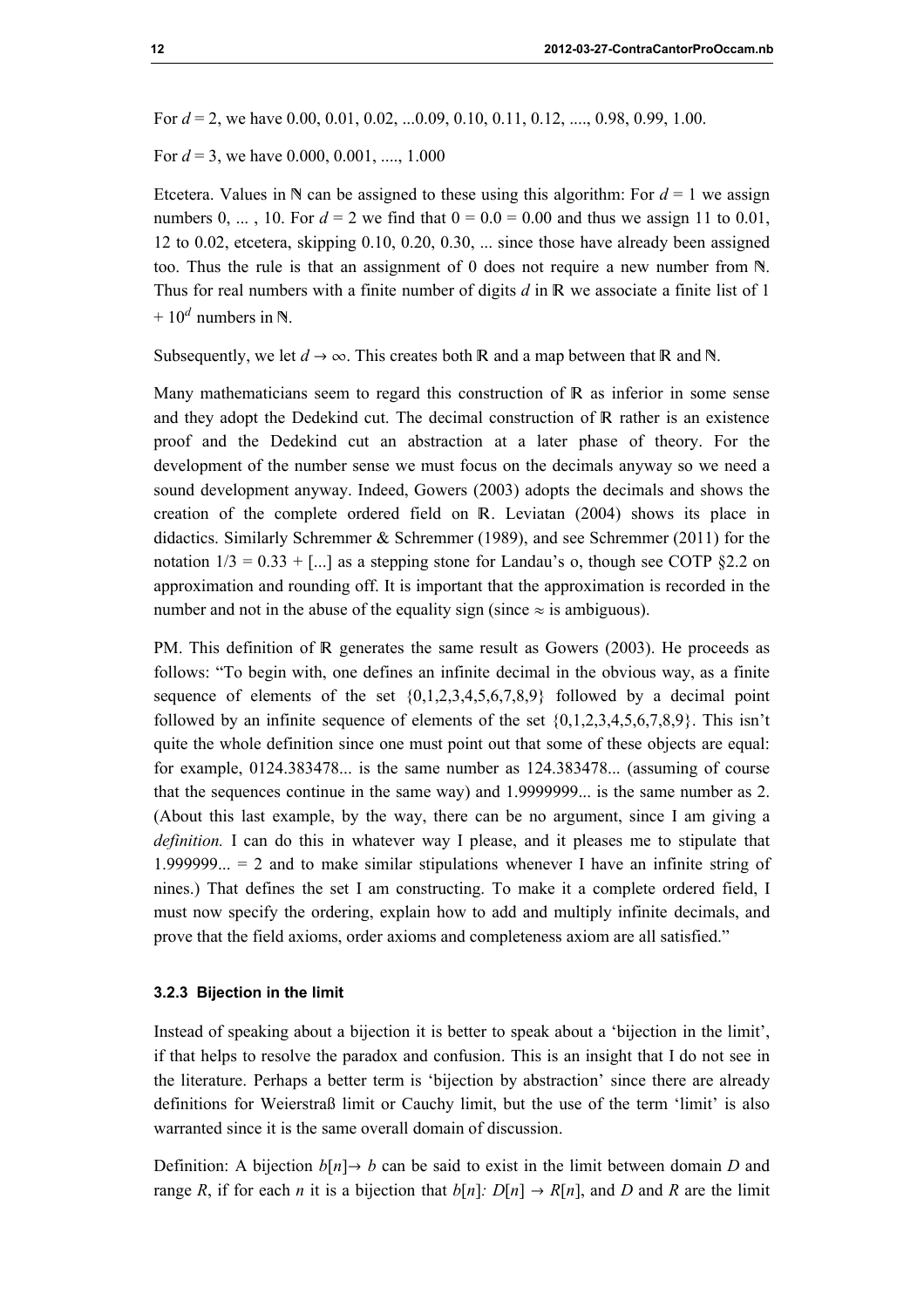values of these, such that  $D = \lim_{h \to \infty} D[h]$  and  $R = \lim_{h \to \infty} R[h]$ .

With this definition,  $\mathbb N$  and  $\mathbb R$  have the same cardinal number,  $\mathbb N \sim \mathbb R$ , in the (new) sense that there exists a bijection in the limit. It simply defines away Cantor's problem. The potential infinite is the process on  $0, 1, 2, \ldots$  and the actual infinite is the set  $\mathbb N$  and the intervals in  $\mathbb R$ .

The intention of these terms is to only *capture* what we have been doing in mathematics for ages. It is not intended to present something horribly new. It only describes what we have been doing and what has not been described in these terms before. It is a new photograph but at higher resolution, and it allows to see where Cantor was too quick.

First some general comments and then a reaction to possible misunderstandings concerning the use of the term 'limit'.

#### 3.2.3.1 On the interpretation of 'bijection in the limit'

These are the two observations on the 'to' and 'from' relations:

(a) Above scheme allows for each element in  $\mathbb N$  to determine what number in  $\mathbb R$  is associated with it (and it will have a finite number of digits). The main question is what happens with real numbers with infinite numbers of digits, like  $1/\Theta$  or a simple number like 0.101010... or a truly random sequence. Since we took  $d \rightarrow \infty$ , all such numbers are included in the list. Our construction apparently is valid for the creation of  $\mathbb{R}$ . Since we have a map to  $\mathbb N$  for each value of d, we find ourselves forced to the conclusion that with the creation of  $\mathbb R$  there is *simultaneously* the creation of a map between  $\mathbb R$  and  $\mathbb N$ .

(b) The statement " $d \rightarrow \infty$ " appears to be vague and insufficiently constructive to the effect we cannot pinpoint a particular value in  $\aleph$  associated with say 1 /  $\Theta$ . It is paradoxical that we can decode a value in  $\mathbb N$  to a particular number in  $\mathbb R$  but that we cannot specify an algorithm to decode from  $\Theta$  to a particular value in  $\mathbb{N}$ . The construction with  $d \to \infty$  apparently introduces vagueness, even though we can infer that such a map *must have been created* since also  $\mathbb R$  has been created. Actually, it is this very vagueness that causes that we have to distinguish between  $\mathbb N$  and  $\mathbb R$ , and make the distinction between counting and measuring.

(A nonconstructive example is that when someone climbs a mountain between 10 and 12 hours on one day, and descends between 10 and 12 the other day, that there must be at least one moment when he or she is at the same height at the same time. We know this without being able to pinpoint the moment exactly.)

This might also be summarized in this manner. Though the name  $\mathbb N$  suggests an actual infinite, and though the collection is an actual infinite, the natural numbers are rather associated with *counting* and counting is always the potential infinite. Whence R associates much better with the actual infinite given by the totality of  $\mathbb{N}$ , which is the continuum, which is measuring. If you look for something in a filing cabinet or encyclopedia, you might start with A, and step through all values, but it is smarter ('measuring') to jump to the appropriate first letter, etcetera.

An unrepenting constructivist might want to see a constructive bijection between  $\mathbb N$  and R and might reject the vagueness of the 'bijection in the limit'. An eclectic and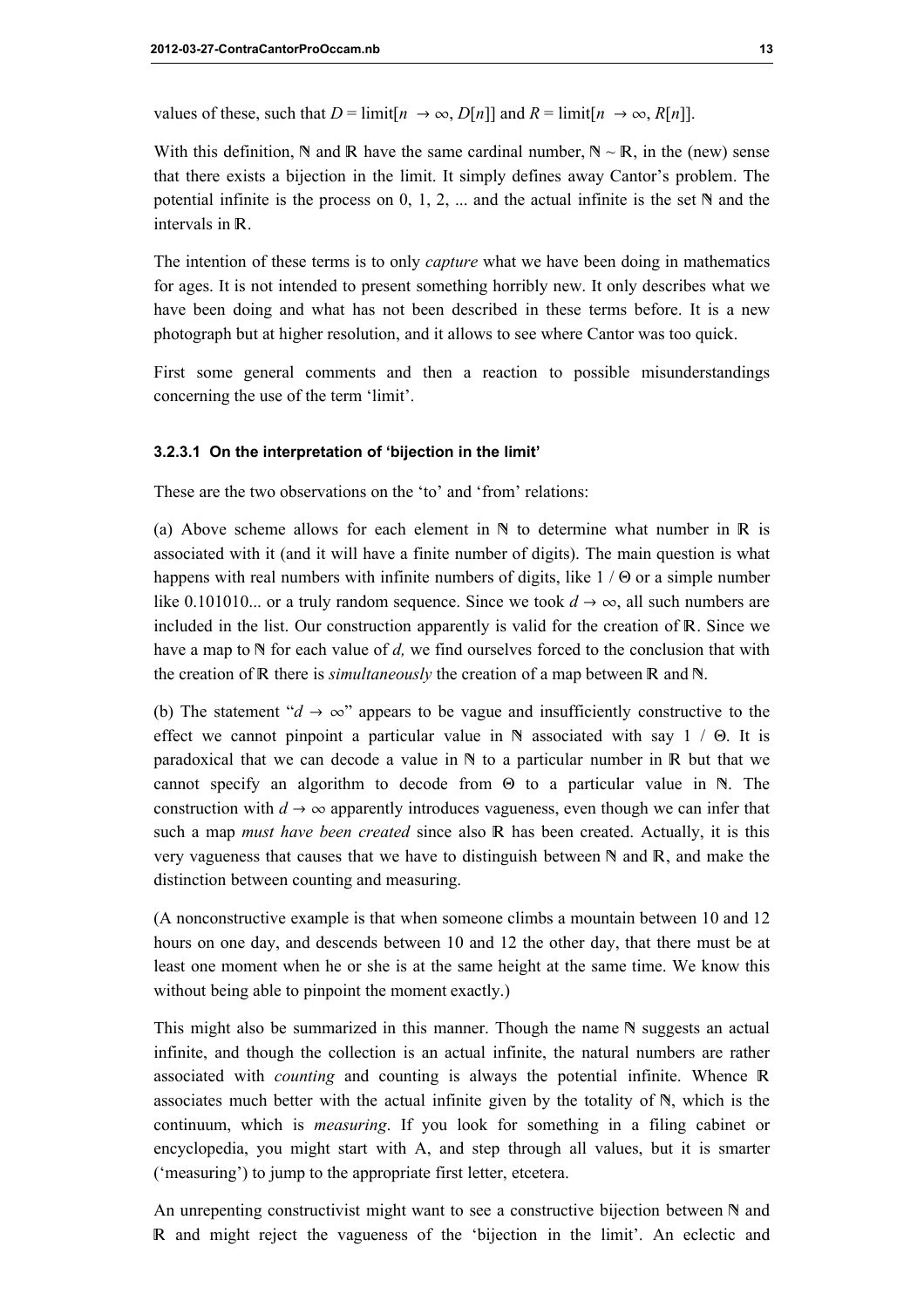unrepenting Aristotelian might be happy that both sets have the same 'cardinal number', namely infinity, and that there is no necessity for 'transfinites'.

#### 3.2.3.2 A misunderstanding due to the standard definition of convergence of sets

There is a standard definition of convergence of sets (SDCS) in set theory. This is that points which are infinitely often in the sets of the sequence are in the limit set, and that points which are infinitely often not in the sets are not in the limit.

Since  $\mathbb{R}[d]$  with finite d does not contain the irrational numbers, the above definition would only generate the following:  $\mathbb{R}[d] = \mathbb{Q}[d]$ , and  $d \to \infty$  implies  $\mathbb{Q}[d] \to \mathbb{Q}$  (with  $\to$ the SDCS).

The problem with this is that the construction of  $\mathbb{R}[d]$  is such that all combinations of digits are included, so that we actually have  $(\mathbb{R}[d] = \mathbb{Q}[d]) \to \mathbb{R}$ , apparently in another sense than SDCS.

Hence the SDCS is inadequate to describe this phenomenon.

(In a discussion, someone accepted that  $\mathbb R$  was created on the left, indeed, but he rejected that  $\mathbb N$  came about on the right, since it 'ought' to be  $2^{\mathbb N}$ , even though the only step taken was the simultaneous step of taking  $d$  to the countable infinite.)

#### 3.2.3.3 A misunderstanding due to 'replacement'

One topic of discussion might be that we see the step from finite  $d$  to infinity as a 'mere' replacement of d by the symbol  $\infty$ . This could be a form of algebra. It might be relevant for how our actual brains work. It might be relevant for didactics, to suggest to some students who have difficulty understanding what is happening. However, at this point in the discussion there is no developed algebra on such methods, and the proper interpretation still is, only, the switch from the potential infinite to the actual infinite, which is a conceptual jump.

To clarify the issue, the argument can also be presented without the term 'infinity'.

- (1) Potential form:  $\mathbb{N}[n] = \{0, 1, 2, ..., n\}$
- (2) Actual form  $N = \{0, 1, 2, ... \}$
- (3) For every *n* in  $\mathbb N$  we have  $\mathbb N[n]$  (*a*)  $\mathbb N$

PM. The  $\omega$  can be read as 'abstraction'. It records that (1) and (2) are linked in their related concepts and notations. In the potential form for each *n* there is an  $n+1$ , in the actual form there is a conceptual switch. The switch can be interpreted as the change from counting to measuring. Thus instead of 'bijection in the limit' we can also use the term 'bijection by abstraction'.

 $(4)$  R is the set of numbers from 0 and 1. (A number between 0 and 1 is infinite sequence of digits not ending with only 9's; if it ends with only 0's we call it terminating. This definition can be done without relying on the SDCS.)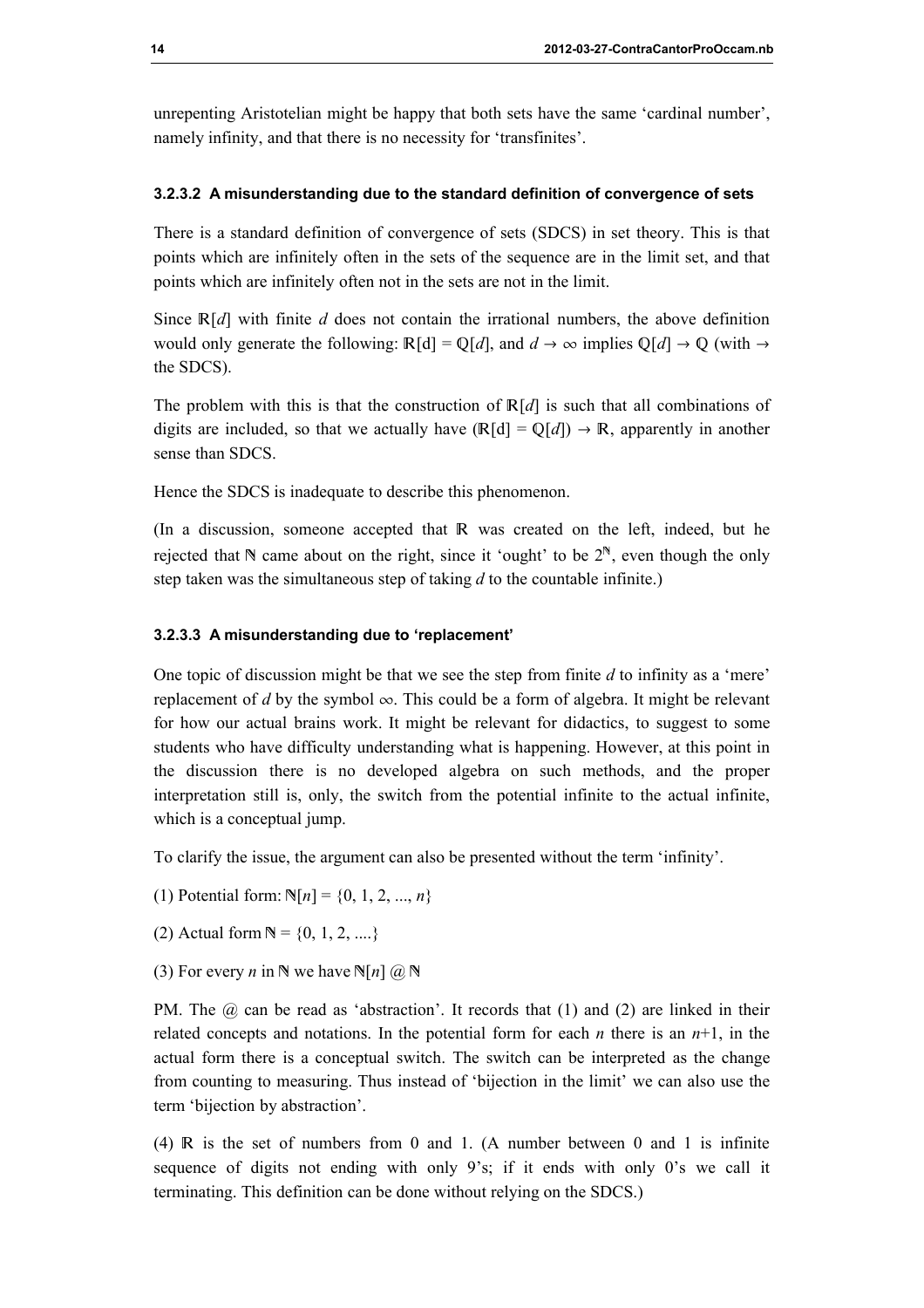- (5) We construct the bijection  $b[d]$ :  $\mathbb{R}[d] \leftrightarrow \mathbb{N}[10^d]$  for d a finite depth of digits.
- (6) Definition what it means to have a 'bijection in the limit': This means that
	- (a) there is a bijection  $b[d]$  for domain D and range R,  $b[d]$ :  $D[d] \leftrightarrow R[d]$ ,
	- (b)  $D[d]$   $\omega$   $D$
	- (c)  $R[d]$   $@$   $R$

Bijection in the limit can be denoted b:  $D \leftrightarrow R$  or  $D \sim R$ . In that sense D and R are equally large. When (a) - (c) are satisfied then this is also accepted as sufficient proof that there is a  $b$  even though that  $b$  no longer needs to be constructive.

(7) Then we get the scheme:

 $b[d]$ :  $\mathbb{R}[d] \leftrightarrow \mathbb{N}[10^d]$ 

make the conceptual switch on the left,  $\mathbb{R}[d]$   $\omega \mathbb{R}$ , and then simultaneously on the right,  $\mathbb{N}[m]$   $\omega \mathbb{N}$ , for  $m = 10^d$ :

 $?: \mathbb{R}$   $?? \mathbb{N}$ 

Check that indeed R arises: no holes.

(8) Hence: there is a bijection in the limit between  $\mathbb R$  and  $\mathbb N$ .

**PM**. The symbols  $\omega$  and  $\sim$  have been introduced directly and perhaps we can work towards some rules on those, such that we can assume those rules and some weaker property to arrive at the same outcome. Some rules seem to be:

 $((A \omega B) \& (A \sim C)) \Rightarrow (C \omega B)$  applied to  $(\mathbb{R}[d] \omega \mathbb{R}) \& (\mathbb{R}[d] \sim \mathbb{N}[m])$  for some  $m =$  $10^d$ )  $\Rightarrow$  (N[m] @ R)

 $((A \omega B) \& (A \omega C)) \Rightarrow (B \sim C)$  applied to  $(\mathbb{N}[m] \omega \mathbb{N}) \& (\mathbb{N}[m] \omega \mathbb{R}) \Rightarrow (\mathbb{N} \sim \mathbb{R})$ 

#### 3.2.3.4 A misunderstanding due to changing the definition of @

One reader argued:

(1)  $\mathbb{N}[d]$   $\widehat{\omega}$   $\mathbb{N}$  means that for every  $n \in \mathbb{N}$  there is an m such that for  $d > m$  we have  $n \in \mathbb{N}$  $\mathbb{N}[d]$ .

(2) Then  $\mathbb{R}[d]$  @ R means that for every  $r \in \mathbb{R}$  there is an *m* such that for  $d > m$  we have  $r \in \mathbb{R}[d].$ 

(3) The latter however is not true.

(4) Hence the meaning of  $a[d]$  @ a differs for  $\mathbb N$  and  $\mathbb R$  and thus is not well defined.

In reply: Above, the symbol  $\omega$  is not presented in a general format  $a[d]$   $\omega$  a. Only the expressions  $N[d]$  @  $N$  and  $R[d]$  @ R are defined separately, where it thus matters whether we look at  $\mathbb N$  or  $\mathbb R$ . The observation by the reader thus is partly accurate since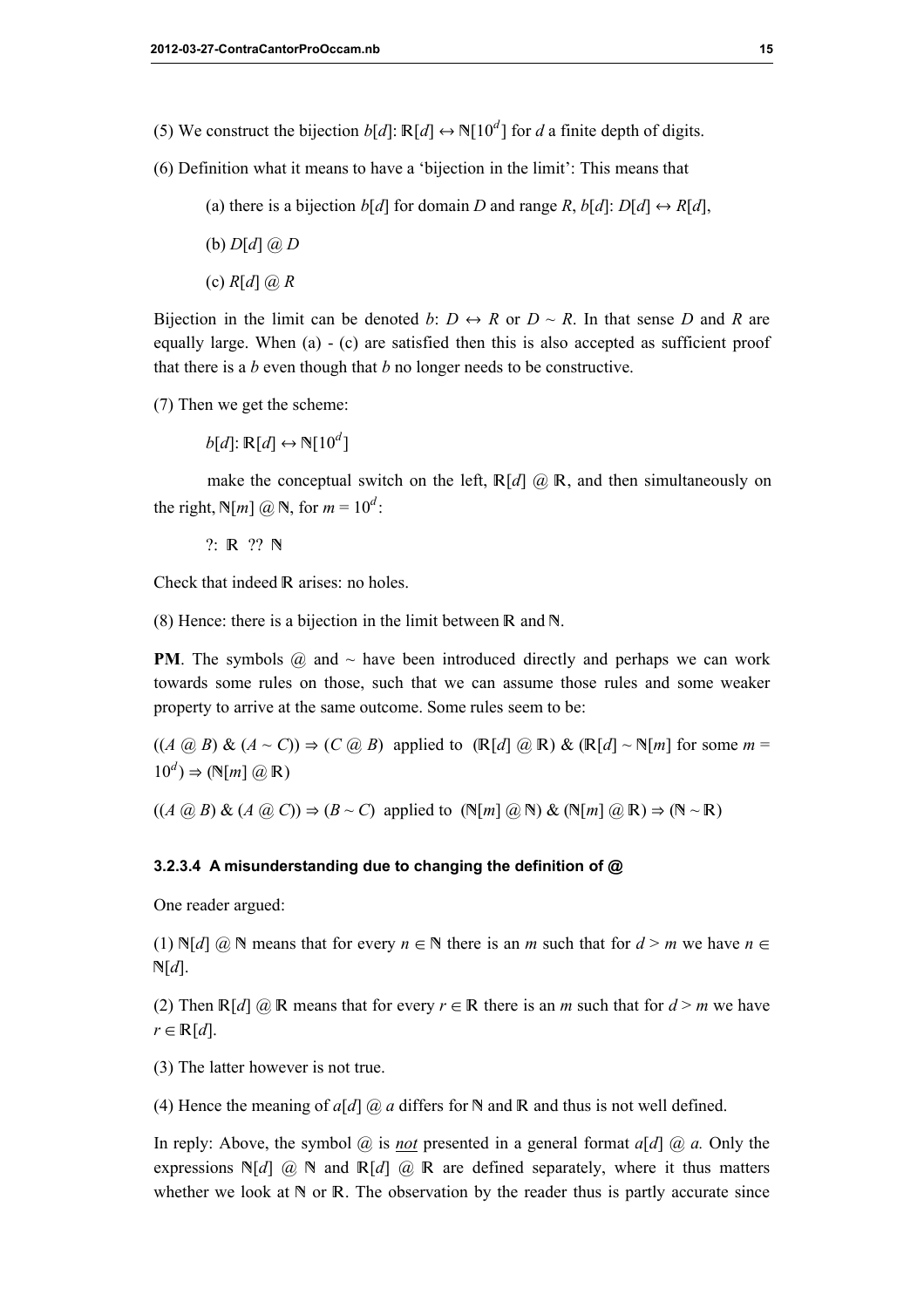there is indeed no general definition given for  $a[d]$  ( $\partial_a$ ) a, but it is inaccurate since it wants to impose such a definition while it hasn't been given and it wants to read more than has been written.

## 3.2.3.5 In sum

Here ends the formal deduction. The interpretation is:

(i) The decimals in  $[0, 1]$  can be constructed via a loop on  $d$ , the depth of decimals, and then the infinite application using countable infinity. This is not radically novel. The distinction between potential and actual infinity is given by Aristotle, and everyone has been aware of a sense of paradox.

(ii) Due to Cantor people have started thinking that the loop would require 'higher' infinity. Cantor's arguments however collapse in three-valued logic (and his universe has strange beasts anyway).

(iii) The concept of 'bijection in the limit' or 'bijection by abstraction' helps to get our feet on the ground again. The potential infinite can be associated with counting and the actual infinite can be associated with the continuum. Clarity restored.

(iv) The clarity actually arises by taking the paradox of the relation between the natural numbers and the continuum as the definition of 'bijection via abstraction'. (The paradox is that for each d we have  $10^d$  decimal numbers but for  $d \to \infty$  we lose identification.)

(v) To avoid confusion in discussion:  $\mathbb N$  is "countably infinite" in all approaches, also via abstraction. R is "uncountably infinite" in Cantor's view but "countably infinite by abstraction" according to this paper. For  $\mathbb N$  we might drop the "via abstraction" but for  $\mathbb R$ we might include it for clarity. We may also say that  $\mathbb R$  is "Cantor uncountably infinite" for clarity.

#### 3.2.4 The fallacy of composition

When we consider a real value with an infinite number of digits, like  $\Theta$  or a simple number like 0.101010... or a truly random sequence, we employ the notion of the actual infinite. Instead, with above definition and construction of  $\mathbb R$  we employ the potential infinite. When we combine these notions then we make the *fallacy of composition*.

It is not quite proper to ask for the value in  $\mathbb N$  for  $\Theta$  in the list generated for  $\mathbb R$ , if  $\Theta$  is still in the process of being built up as an element in  $\mathbb{R}$ . By taking the limit we get  $\mathbb{R}$ , including  $\Theta$ , but taking the limit apparently also means that we resign constructive clarity.

Stating " $d \rightarrow \infty$ " means a 'leap of faith' or rather a *shift of perspective* from the potential to the actual infinite. Rather than counting  $1, 2, 3$ , we shift to the set of natural numbers, , and the name "the natural numbers" refers to that actual infinite. When we use that symbol then this does not mean that we actually have a full list of all the natural numbers. We only have the name. The shift in perspective is not per se 'constructive'.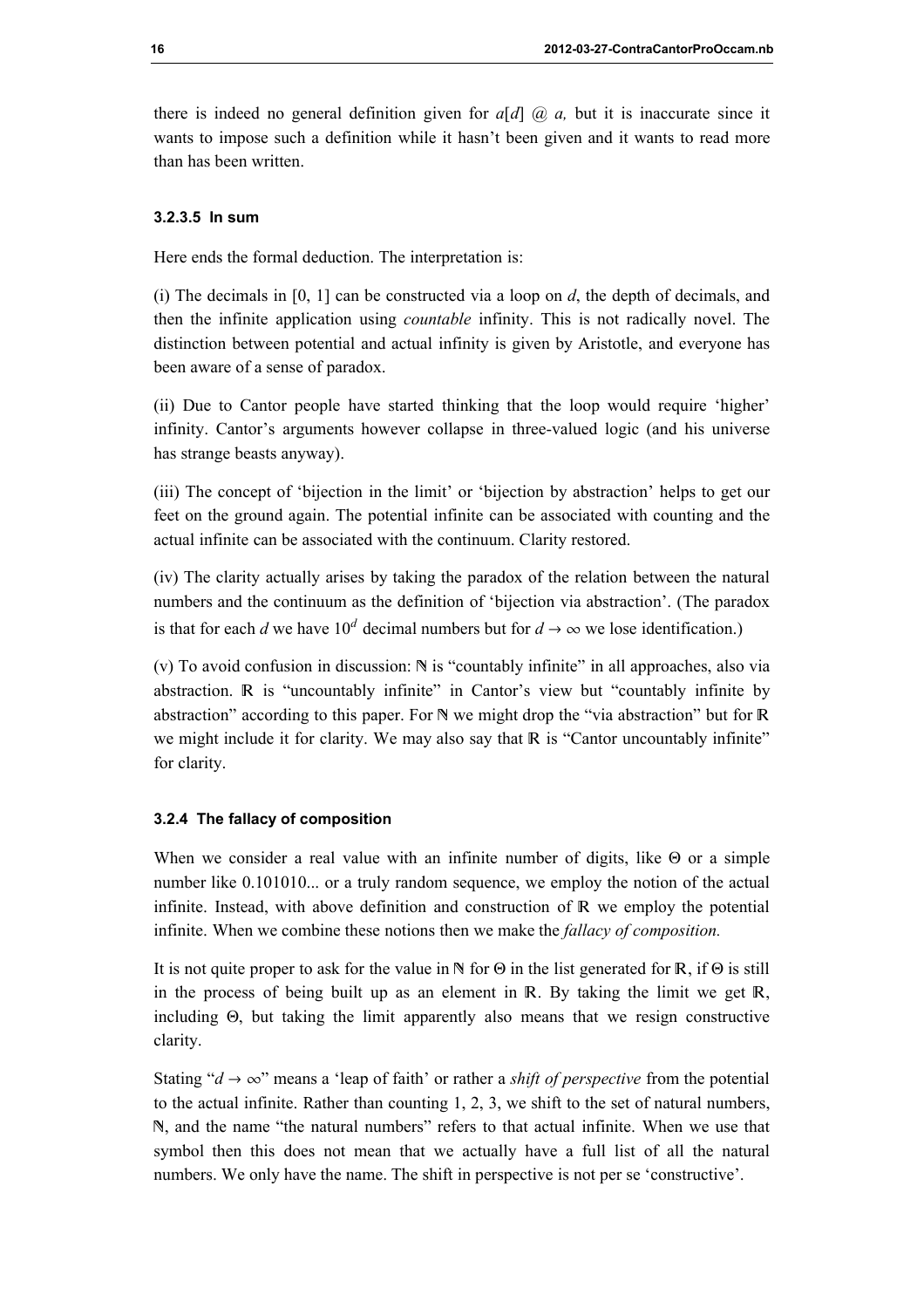#### 3.2.5 Whence the rejection of the diagonal argument

What about Cantor's diagonal argument ? Apparently it suffers from that fallacy of composition. The list of numbers in  $\mathbb R$  is created in the manner of a potential infinite but the diagonal proof suggests that they can be accessed as actual infinites.

Above, for each  $d$  in the list we might try to take a diagonal but the numbers are not long enough. For  $d = 2$  we already get stuck at 0.01. Supposedly though we could extend the numbers with a sufficient length of zero's. Creating a new number based upon such a diagonal number would not be proper since it conflicts with the situation defined for that particular value of d. If we let  $d \to \infty$  then there is no well-defined manner to take a diagonal.

At this point, you might already want to look at the table in §3.2.7 below that summarizes the points of view.

Cantor's argument has this structure: "Suppose that there is a list, then there is a diagonal, then a new number is created that cannot be on the diagonal. Hence there is no such list, hence real numbers are not denumerable." But the above showed that there must be a list, that comes about alongside with the creation of R itself. The alternative conclusion with respect to Cantor's argument is that it is improper to use a 'diagonal' since it is not well-defined and does not exist. The mutation rule on the 'diagonal' is rather a waiting rule than a number creation rule. The numbers are in the list at some point, and do not have to be created anew. We only have to go from one value of  $d$  to another value of d to let the mutated number appear (up to the required value of  $d$ ). For example, if  $d = 2$  and the 'diagonal' stops at 0.01, and the mutated number becomes 0.12 then we move up the list and find it somewhere.

The unrepenting constructivist (a third point of view in this discussion) who rejects the usefulness of the 'bijection in the limit' and who wants to see a constructive bijection such that we can calculate the proper number for  $1 / \Theta$ , would still stick to a constructive approach for the diagonal. Cantor's proof assumes a diagonal but rather that diagonal would be created. While it is constructed, at the same time the mapped value of the diagonal is created, and then it appears that it could not be created since it is inconsistent that  $n_{C,C} = d_{C,C}$  by definition of the list and  $n_{C,C} \neq d_{C,C}$  by definition of  $n_C$ .

#### 3.2.6 Cantor's original argument of 1874

The syllabus on set theory by Hart (2011) opens on page 1 with Cantor's original argument on nondenumerability, which argument he later improved upon with the diagonal argument.

The original argument of 1874 suffers the same fallacy of composition. The formulation of the theorem assumes that  $\mathbb R$  is built up in the manner of a potential infinite, but the proof uses that all elements are actual infinites. Instead, the proof can only use numbers up to a certain digital depth  $d$ , and create the full construction only alongside the construction of R itself.

(When the limit of d is taken both for  $\mathbb{R}[d]$  and the associated intervals  $\alpha[d]$  and  $\beta[d]$ then there arise curious questions. Regard for example the series with limits  $\alpha$  =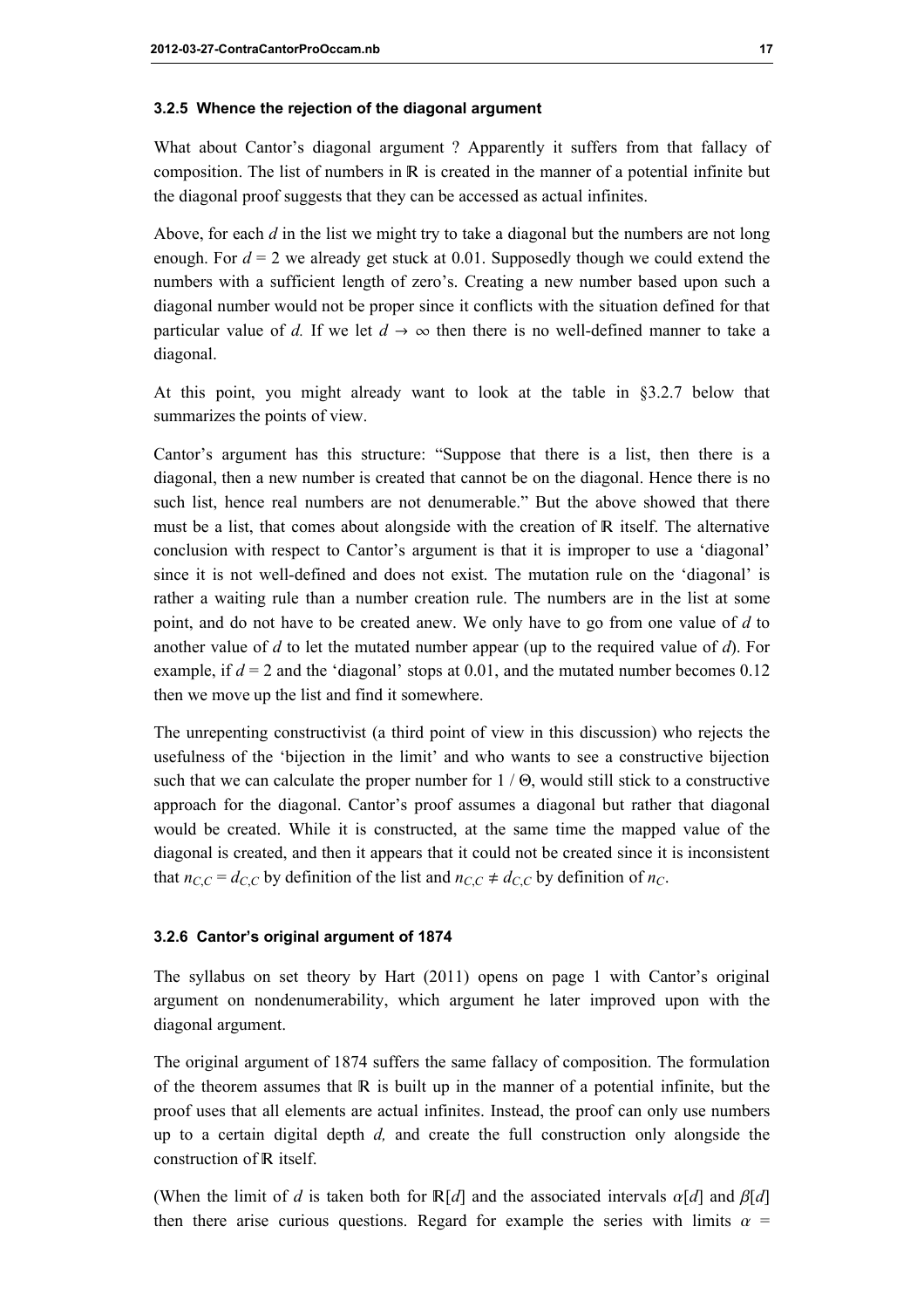0.9999... and  $\beta = 1.000...$  It is common to conclude that  $\alpha = \beta$  so that there is no n inbetween. See also the below.)

See the Appendix for a longer discussion to show where Cantor went wrong.

#### 3.2.7 A summary of the differences

Given the onslaught since 1874 (if not earlier with Zeno's paradoxes) it may be useful to put the different approaches in a table.

| Topic                       | Cantor                             | ALOE, EWS and COTP (Occam)          |  |  |
|-----------------------------|------------------------------------|-------------------------------------|--|--|
| Logic                       | two - valued                       | $three - valued$                    |  |  |
| Cantor's Theorem            | Accept                             | Reject, like with Russell's paradox |  |  |
| Potential & Actual $\infty$ | Commits the fallacy of composition | Proper distinction                  |  |  |
| Diagonal                    | Assumption causes rejection        | Is not defined in potential form    |  |  |
| Mutation rule               | Creates a new number               | Waiting rule                        |  |  |
| <b>Bijection</b>            | Impossible to create               | In the limit                        |  |  |
| Cardinality                 | $\mathbb{N} \, < \, \mathbb{R}$    | $N \sim R$                          |  |  |

In the latter view the following statements mean precisely the same: (i) the shift in perspective from potential infinity to actual infinity (other than a mere name: thus the continuum), (ii) the imagination of the continuous interval of [0, 1], (iii) regarding this imagination as a constructive act (for geometry), (iv) accepting this to be what we mean by a bijection in the limit between  $\mathbb N$  and  $\mathbb R$ , (v) the specification of what we mean by 'taking the limit' in this instance.

#### 3.2.8 Conclusion on the continuum

As holds for evolutionary biology where we tend to forget what 'deep time' is, we may forget for the natural numbers what infinity really means. The googol is  $10^{\circ}100$ . Let  $g[n] = n^{\hat{ }}...^{\hat{ }}n$  with *n* times  $\hat{ }$ . For example  $g[2] = 2^{\hat{ }}(2^{\hat{ }}2) = 16$ . Try g[googol], or apply g a googol times to itself, as in g[... g[googol]...]. These are just small numbers compared to what is possible.

The unrepenting constructivist has a strong position and might actually be right. There might be theoretical advantages to assume a continuity with a higher cardinality than the set of natural numbers. Instead of getting entangled in logical knotts we might also use Occam's razor and assume the same cardinality. Above considerations on 'bijection in the limit' would support the latter.

The main reason to accept the diagonal argument and thus different cardinal numbers for N and R is rather not 'mathematical' but 'philosophical'. Kronecker's suggestion to use the actual and potential infinities as the demarcation is not convincing. It is rather on how those are applied. The demarcation remains depending upon necessity. Attributed to Occam: "entia non sunt multiplicanda praeter necessitatem"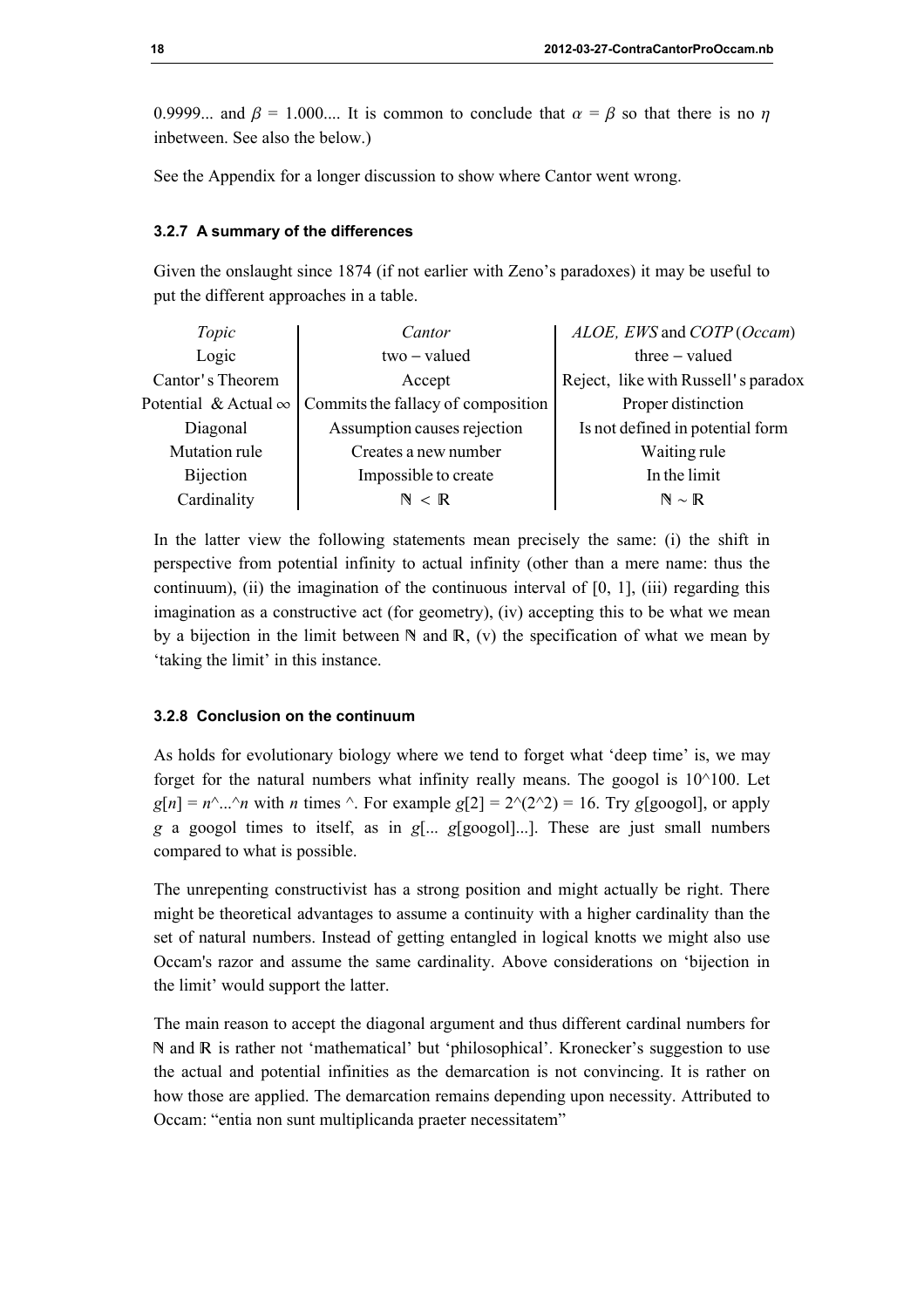# 4. Non-standard analysis

#### 4.1 Introduction

ALOE, EWS and COTP develop calculus without infinitesimals or limits. Taking a limit is paradoxical since zero is excluded while it is precisely the value of interest. Boyer (1949:236) states that D'Alembert had a limit concept "supposed to be attained instead of a terminus which can be approached as closely as desired". This is not the current concept of the limit, and D'Alembert's approach does not help for the derivative if we don't manipulate the domain.

Consider this age-old issue: Average speed is defined as covered distance divided by lapsed time. For speed at a particular moment in time this definition does not help, since the value of lapsed time is zero and we cannot divide by zero. Thus speed or motion at each moment in time 'do not exist', Parmenides would argue. Rather than taking limits, that still exclude zero, it seems better to see instantaneous speed as a conditional, e.g. when you sling a stone and at one moment release it so that you can determine the (average) value that then shows itself. The latter conditionality of course only holds when you want to continue to think in terms of average speed. Calculus then proceeds by seeing speed as a function of time itself.

In ALOE, EWS and COTP I hadn't any knowledge about non-standard analysis but now in this article I have had a few hours to look at it and perhaps I can say that I now have an infinitesimal amount of knowledge about it. (This is a pun. I mean a very little bit, that might be shown even smaller than I think it is.)

Some of Zeno's paradoxes concern infinite divisions. Space can be divided infinitely (at least conceptually) but can we do so with matter too ? Democritus's notion of the atom somehow was transferred into the 'modern notion of the infinitesimal'. Some think that this 'modern notion' is well-defined. I wonder.

An Euclidean point has no extension or size, only position. Taking a line means a shift in dimension. A plane adds another dimension. These are shifts in perspective and not nessarily issues in arithmetic. A line has an infinity of points, but an infinity of points might still have extension or size zero. Could we define new concepts and develop some arithmetic ?

The term "infinitely small" causes me to think that this is rather undefined. Thus for me  $1 / \infty$  is undefined (and likely should not be equated with 0). But some authors seem to think otherwise. Let us try at a definition.

#### 4.2 A possible definition of "infinitesimal"

Above definition of  $\mathbb R$  in §3.2.2 used numbers. A number has no length. An infinity times zero still allows us to go from  $\mathbb N$  to  $\mathbb R$ , or  $\infty * 0 = 1$ , we call this "taking the limit",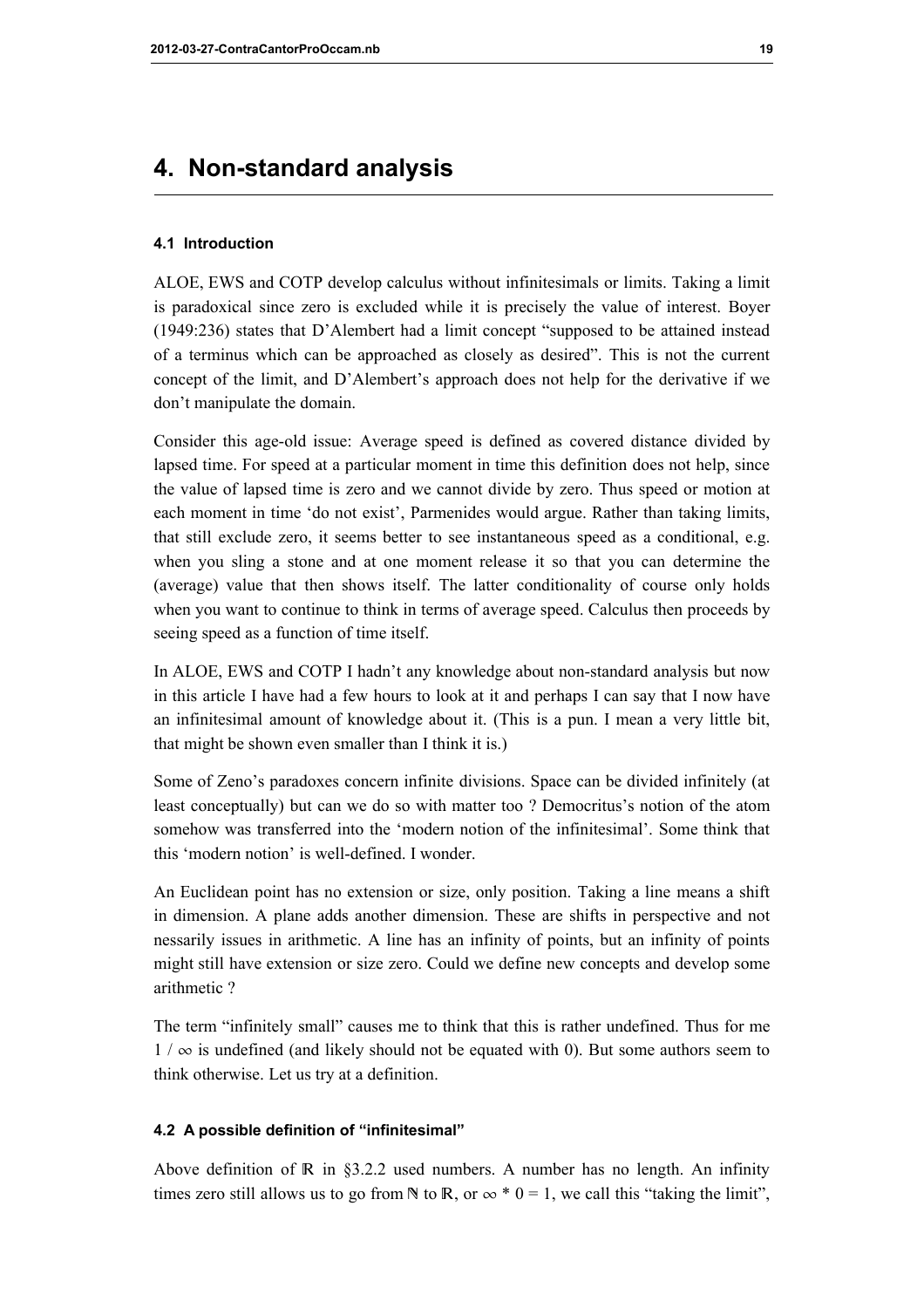and we see this as a shift in perspective. This is not arithmetic but one type of limiting process. We can conceive of an other kind of limiting process, not based upon numbers but based upon the lengths that they represent. This is closely related to preconceptions of the continuum. Following Katz  $&$  Katz (2011), C.S. Peirce called the first approach in §3.2.2 "pseudo-continuum" and the latter, that we consider now, the proper "continuum".

In above construction of  $\mathbb R$  for each  $d$  there is a smallest nonzero number that we now call length  $\epsilon[d] = 10^{-d}$ . A series is 0.1, 0.01, 0.001, .... Each number in that series is a small stretch of length from 0 to that number, such that addition with other lengths eventually gives the unit interval [0, 1]. In general  $\epsilon[d]$  \*  $10^d$  = 1. If we write Limit[d  $\rightarrow$  $\infty$ ,  $10^d$ ] =  $\infty$  still for number, then we may write LengthLimit[ $d \to \infty$ ,  $10^{-d}$ ] = 1 /  $\infty > 0$ for length, and maintain the form  $(1 / \infty) * \infty = 1$ . We can call  $1 / \infty$  "infinitely small" or "infinitesimal". Possibly we might use labels  $\alpha$  and  $\omega$  but rather keep those available for other uses. Then  $\infty$  suffices as long as the context is clear. If there is a term for "infinitely large" then in this manner it would make some sense to think about the "infinitely small" that would not be quite zero. Crucially,  $\infty$  would not yet be a number in R and thus  $1 / \infty$  not a number belonging to R either. Is a new kind of number, say a 'process indicator', which generates a space  $\mathbb{R} \times \{1 \mid \infty\}$ . If we say that x is infinitesimal we mean that x becomes infinitely small, so that 'is'  $=$  'becomes' for this process, since the idea of a process is its 'becoming'.

A possible notation might be  $1 / \infty = 0.00...001$ . The ellipsis "..." can be ambiguous since it might indicate a finite list of zero's. Now it would indicate an infinite list or process. There is ambiguity again when  $(1/\infty)^2 = 0.00...001 = 1 / \infty$  again. See below for a longer discussion.

The earlier transformation in  $\S 3.2.2$  of the potential infinity of  $N$  to the actual infinity of the continuum R might be seen as based upon a wrong concept of limit, and based rather upon the small stretches of length  $\epsilon[d]$  that already presuppose the continuum. From this perspective a number itself has length 0 and an infinity times zero would still amount to zero or  $\infty$  \* 0 = 0. With this new LengthLimit we now cannot take  $1 / \infty = 0$  since then we would have  $0 = 0$  \*  $\infty = (1 / \infty)$  \*  $\infty = 1$ . Thus  $1 / \infty$  as a process indicator cannot quite be compared to 0. We thus still apply methods of potential infinity but perhaps some algebra of this type of actual infinity might be developed (as non-standard analysis apparently does).

Boyer (1949:170-171): "Wallis [1656] for his part said that  $1 / \infty$  represented an infinitely small quantity, a *non-quanta*. A parallellogram whose altitude is infinitely small or zero is therefor "scarcely anything but a line", except that this line is supposed "extensible, or to have such a small thickness that by an infinite multiplication a certain altitude or width can be acquired". Such thickness indeed suggests another dimension next to  $\mathbb R$  as defined in §3.2.2.

Robinson's development of non-standard analysis apparently indeed develops a different space  $*R$  (see Davis & Hersh (1980)). We might also regard a definition along the lines of Weierstraß, and now taking  $d \in \mathbb{R}$ :

Possible definition: A real number  $d > 0$  is infinitesimal iff  $\forall \epsilon > 0$  with  $\forall f: \epsilon \neq f[d]$ , it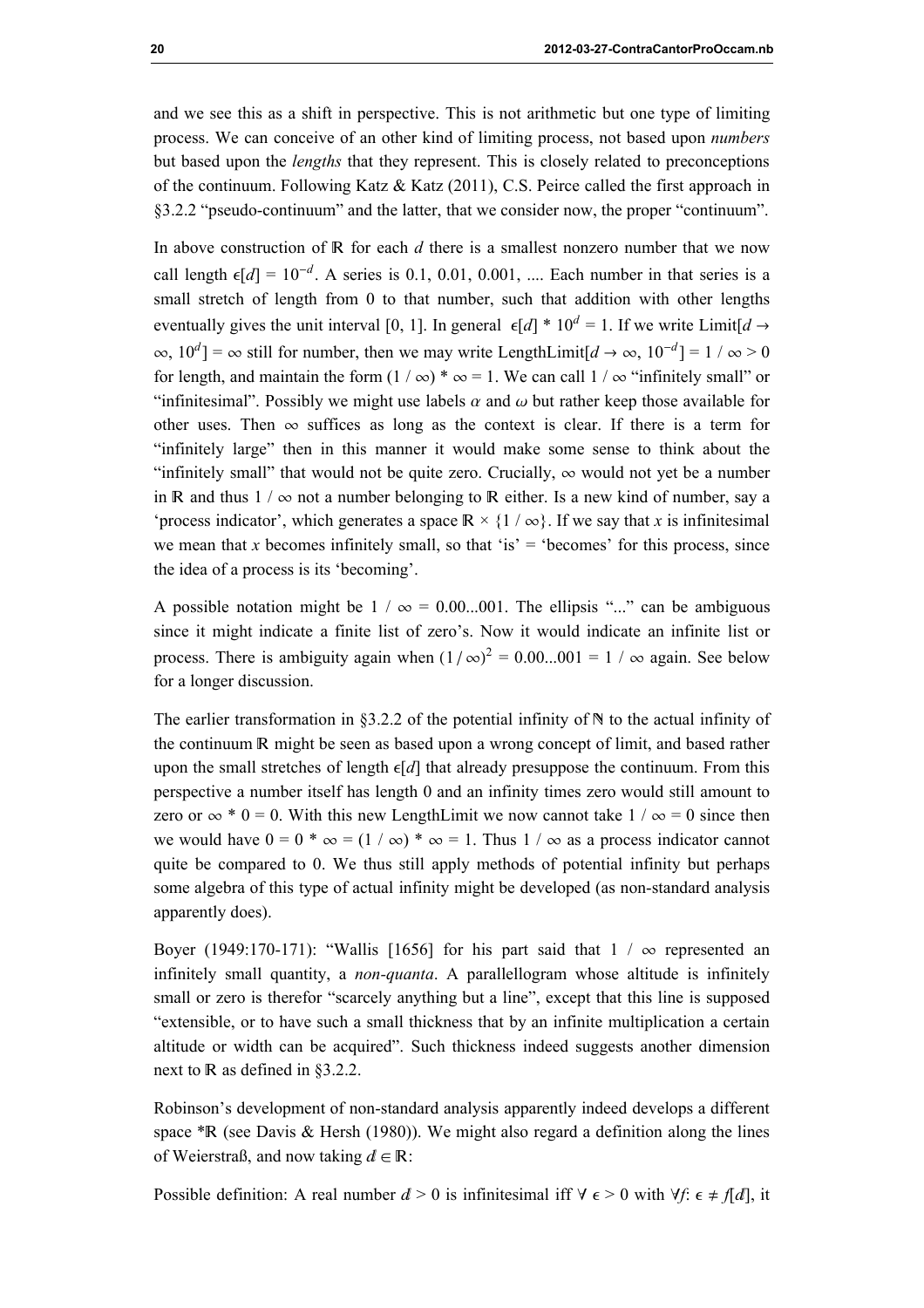holds that  $\epsilon \ge d > 0$ .

The reference to the function f establishes that  $d$  and  $\epsilon$  are independent for otherwise it would be simple to take  $\epsilon = d^2$  and show an inconsistency. With this definition it still holds that  $d^2 \le d$  but this does not invalidate the definition or concept. A possible interpretation is to think of  $d$  as a variable on the domain in  $\mathbb R$  which turns the issue into algebra. The crucial point would be that the variable would not get assigned a particular value because then it would be possible to find a lower point - yet this would use the information about its value and thus violate the condition on the independence. It would still seem simpler to just write  $1 / \infty$  instead of d or 0.00...001. Above possible definition on  $d$  however helps us to ask whether a process might still not be thought of as belonging to R.

(The interpretation of  $d$  as a variable and the switch to algebra, to be used for the derivative, however loses from the algebraic approach in ALOE, EWS and COTP for the derivative. We only discuss the real number line here. While such definitions seem conceivable, it does not strike one as a bedrock foundation for calculus.It still excludes the value of zero that is precisely relevant at the point where the derivative is taken.)

#### 4.3 Where to put the dots ?

In the definition of  $\mathbb R$  in §3.2.2 we still seem to have some freedom to place dots. Suppose that we take the liberty to write down the 'end-digits' as well. Then  $1/\infty$  would not be just a process but it can be included in the list and thus appear part of R. Well, it is a paradoxial subject. On this notation, see also Ely  $(2010:129-137)$ , Katz & Katz (2009:10-11) (though with 0.00...001 for finite digits and Lightstone's semicolon for infinity) and the discussion in §4.7 below. (PM. The text editor is Mathematica, and the table format apparently does not allow to connect the dots since this new number format is not recognized. But  $0 = 0.00...00$  etcetera.)

$$
0 = 0.0000 ... 00000
$$
  
\n
$$
1/\infty = 0.0000 ... 00001
$$
  
\n...\n
$$
\alpha = 0.4999 ... 99999
$$
  
\n
$$
\beta = 0.5000 ... 00000
$$
  
\n...\n
$$
\gamma = 0.9999 ... 99999
$$
  
\n
$$
1 = 1.0000 ... 00000
$$

In the standard view  $\alpha = \beta$  and  $\gamma = 1$ . The proof: 10  $\gamma = 9.999...$  hence (10  $\gamma = \gamma$ ) = (9.999 -  $\gamma$ ) or 9  $\gamma$  = 9 or  $\gamma$  = 1. This assumes that we can do such arithmetic with such numbers that have the ellipsis 0.999.... The advantage is here that  $1/3 = 0.999... / 3 =$ 0.333...

However, if we take the liberty to write the 'end-digits' for still an infinite process then there is a difference of  $1 / \infty$ . In that case 1/3 cannot be found in above list.

The issue is related to the notion of 'density'. The continuum would be 'dense' to the effect that between each two numbers there is a third number. If we write 0.9999... and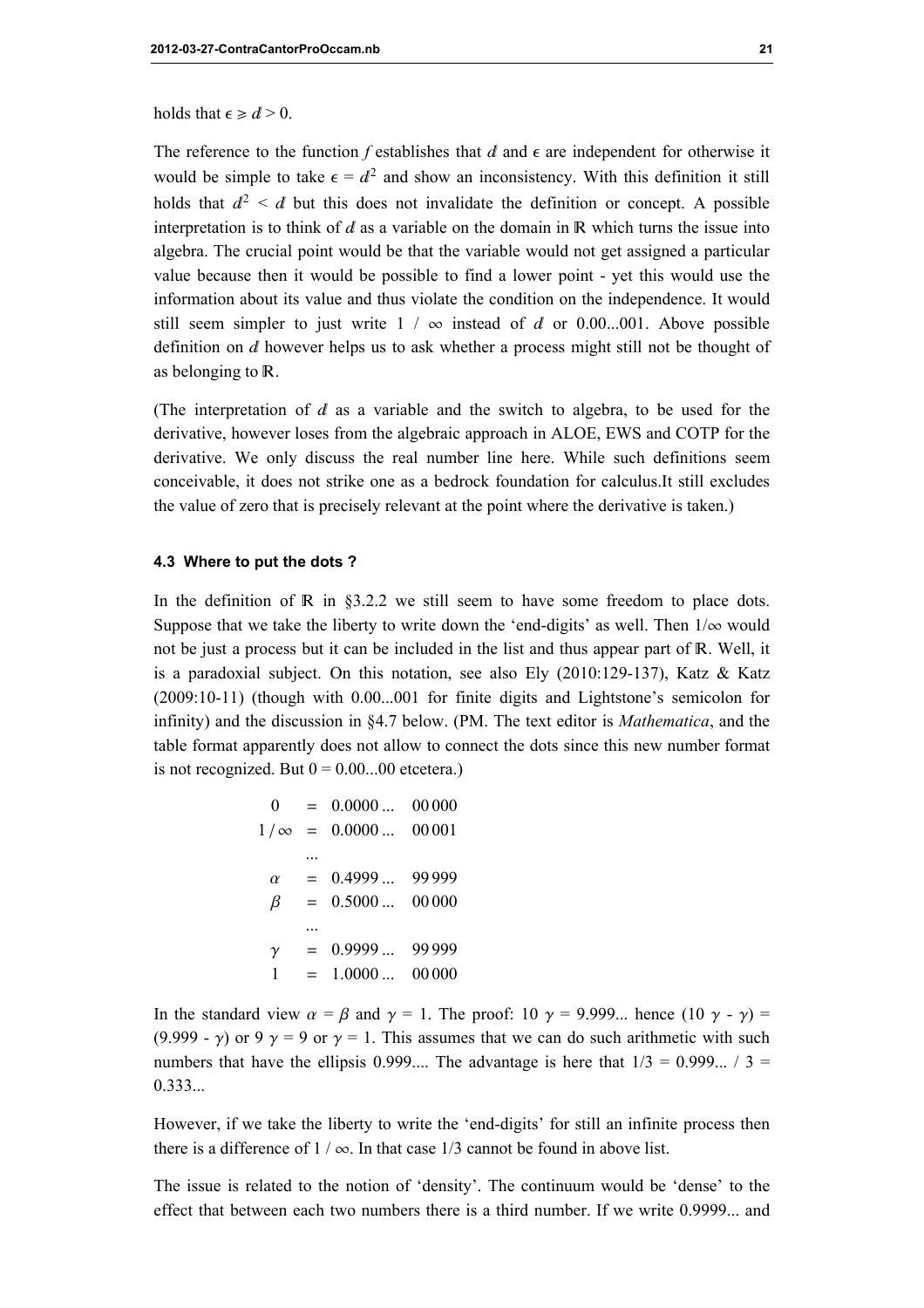1.000... then there would be no number inbetween and the two strings of digits would represent the same number. Being numbers, both have a measure / size / extension / length of 0, and since these two zero lengths 'lie next to each other', their distance must be zero, so that these are the same number. However, this notion of 'density' meets with an alternative. If we assume the liberty to write down the 'end-digits' then there is a difference of  $1 / \infty$ . The numbers are densely packed in the sense that each number signifies the end of a length of  $1/\infty$  distance from the other number. This approach fits the notion of the LengthLimit. It allows  $1 / \infty$  to be included in R again. It would not be a symbol like  $\Theta$  or  $e$  of which the first digits can be determined. It hence would be of a different type, but still part of  $\mathbb R$ .

With a function  $f[x, \epsilon[d]]$  we can imagine a FinalLimit[ $1/\infty \to 0$ ,  $f[x, 1/\infty]] = f[x, 0]$ , that eliminates the distance between  $1/\infty$  and 0. This merely means the *change in perspective* that there is no number between 0 and 0.00...001 so that these are the same number.

Hence Limit[ $x \to 0$ ,  $f[y, x]$ ] = FinalLimit[ $1/\infty \to 0$ , LengthLimit[ $x \to 1/\infty$ ,  $f[y, x]$ ]].

An overview (see also the next section) (this still has an omission of another context where  $\infty$  might be 1 / 0, perhaps we really need different symbols):

| Occam                                   |                   | Standard   Non - Standard             |  |
|-----------------------------------------|-------------------|---------------------------------------|--|
| LengthLimit: $x \rightarrow 1 / \infty$ | n.a.              | $\mathbb{R} \rightarrow * \mathbb{R}$ |  |
| FinalLimit: $1 / \infty \rightarrow 0$  | n.a.              | $st[dx] = 0$                          |  |
| Limit: $x \to 0$                        | $x \rightarrow 0$ | n.a.                                  |  |
| Algebra: $\Delta x = 0$                 | n.a.              | n.a.                                  |  |

In this, the choice of  $x = 1 / \infty$  would be mere substitution if  $1/\infty$  is accepted as element of R. The FinalLimit would be the crucial step. A circle might still be seen as differing from the inscribed infinity of polygons with bases  $1 / \infty$ , but this difference disappears when  $1 / \infty$  is replaced with zero.

All this still does not solve  $(1/\infty)^2 = 0.00...001 = 1 / \infty$ , but perhaps some arithmetic can be found.

The use of LenghtLimit does not mean that  $1 / \infty$  really 'exists'. It is a mathematical tool to formulate some thoughts that linger in the human mind when we try to make sense of the relation between numbers and space. Its prime use would be in education to resolve paradoxical notions that hinder understanding.

The notation 0.00...01 might still be necessary from a didactic point of view. Some nonstandard analysis authors use a super-lens to focus in on 0, and then they locate the infinitesimal with a mark close to it. This makes only some sense if there is some terminating 1. Otherwise the gimmick is delusional and counterproductive and a complete waste of time.

Zeno's paradoxes still cause teasing questions. The best we can do now seems to allow for these kinds of limits, as they generate different perspectives that can be useful for some solutions. For example, the derivative first might be formulated with the infinitesimal  $1/\infty$  and subsequently it could be removed by the final limit. It would be a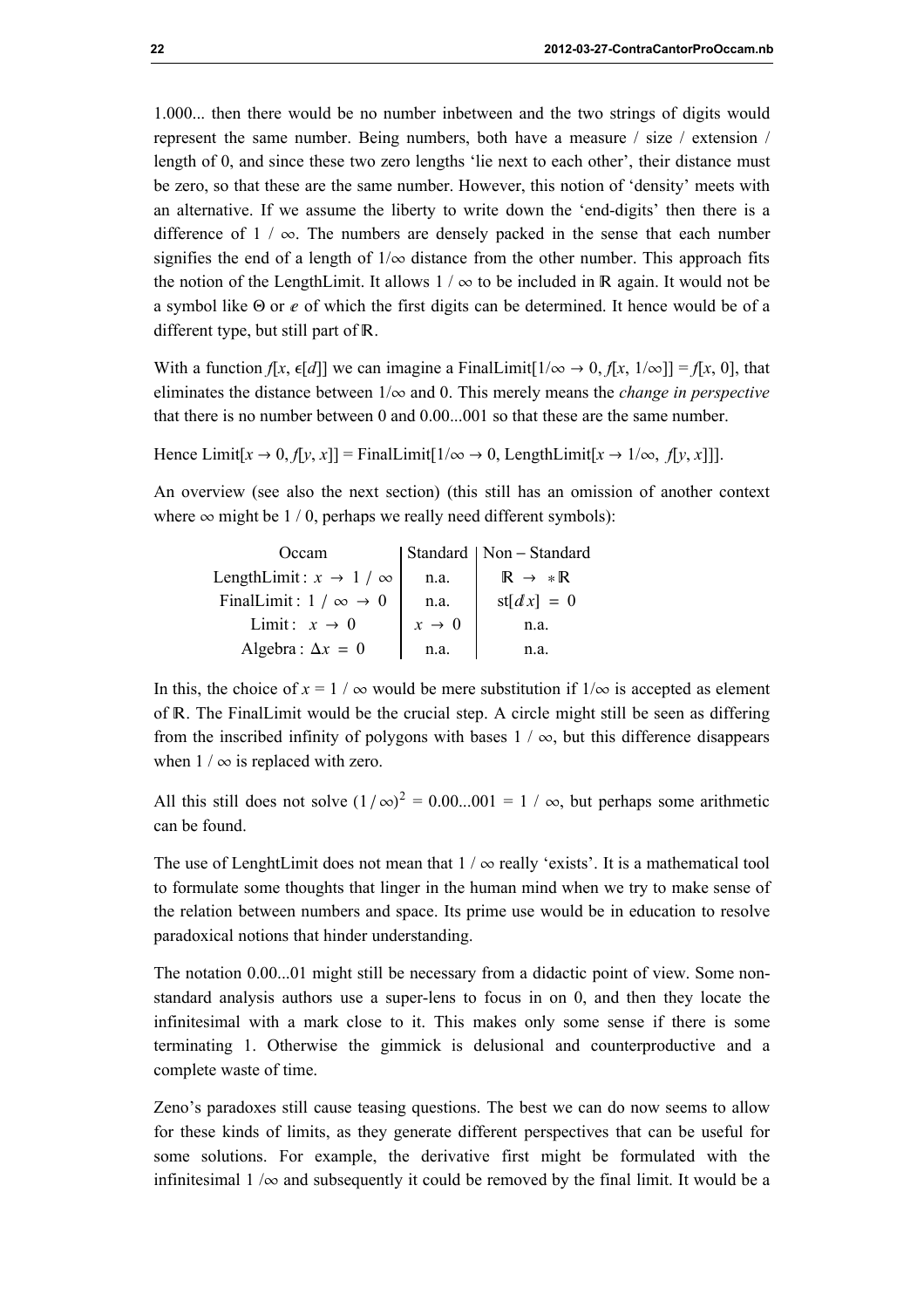paraphrase of the common definition of the derivative, where the 'discarding' of the infinitesimal amounts to setting it to zero. It would at least allow an important line of development in the history of calculus, including various conceptions of the continuum.

Incidently, the approach to define  $\mathbb R$  first on the rationals and then extend with the irrationals, and then use the Dedekind Cut to define and show continuity (Boyer page 291-292), seems more complicated than §3.2.2, and runs up against said 'rigour, with footnotes' (in this case footnote 77, though perhaps resolved since 1949).

#### 4.4 My understanding of non-standard analysis

In non-standard analysis,  $\mathbb R$  is extended with such infinitesimals into  $* \mathbb R$  (in above perspective it is actually reduced, since you first go to infinitesimals and then to zero). Since infinitesimal  $1 / \infty$  is a process and cannot be equated to zero, it cannot be set to zero. But it can be 'discarded'. Thus the procedure  $st : {}^{*}R \rightarrow R$  takes the standard part of an expression with infinitesimals. For example, the derivative of  $x^2$  can be found as st[  $2x + dx$  ] = 2x. As Fermat already used the notion of "adequality" in 1643 (see Boyer  $(1949:155-156)$  and Katz  $\&$  Katz  $(2011)$ ) we can use this word for this map, and also write  $2x + dx \sim 2x$ .

In a sense, it is advisable that non-standard analysis is formulated in a new terminology, to avoid confusion with familiar words and concepts. At the same time it introduces new confusion when the same topics are dealt with. When you go to the bakery to buy a bread, you can say it in English or French, but you are still asking for a bread. The translation is only useful when the environment has changed language, and you only learn the new language to say just the same. To start using "wörlphf" for "table" is not really enlightening.

Non-standard analysis is mainly developed for the derivative. It remains paradoxical with respect to the value  $\Delta x = 0$ . See Colignatus (2011e), the Reading Notes for COTP, for the diagram what the paradox means: there is no contradiction in the mathematical implemention but there is a contradiction within the conceptual environment that generates that implementation.

Katz & Katz  $(2011)$  on the notion of 'adequality': "As far as the logical criticism formulated by Rev. George [Berkeley] is concerned, Fermat's adequality had preemptively provided the seeds of an answer, a century before the bishop ever lifted up his pen to write The Analyst." Clearly these are only seeds, since Fermat apparently still located dx in R, and his discarding still amounted to setting  $dx = 0$ , so that Berkeley's question was quite legitimate.

Berkeley's question nowadays would be: why do so difficult with non-standard analysis, when we have the refoundation of the algebraic approach in ALOE, EWS and COTP ?

Davis & Hersh (1980:253): "We have as before  $ds/dt = 32 + 16dt$ , but now we immediately conclude, rigorously and without any limiting argument, that  $\nu$ , the standard part of  $ds/dt$ , equals 32." Thus instead of setting  $dt = 0$  the term is 'neglected'. You do not see the stain in the carpet if you do not look at it. We may discuss the issue in terms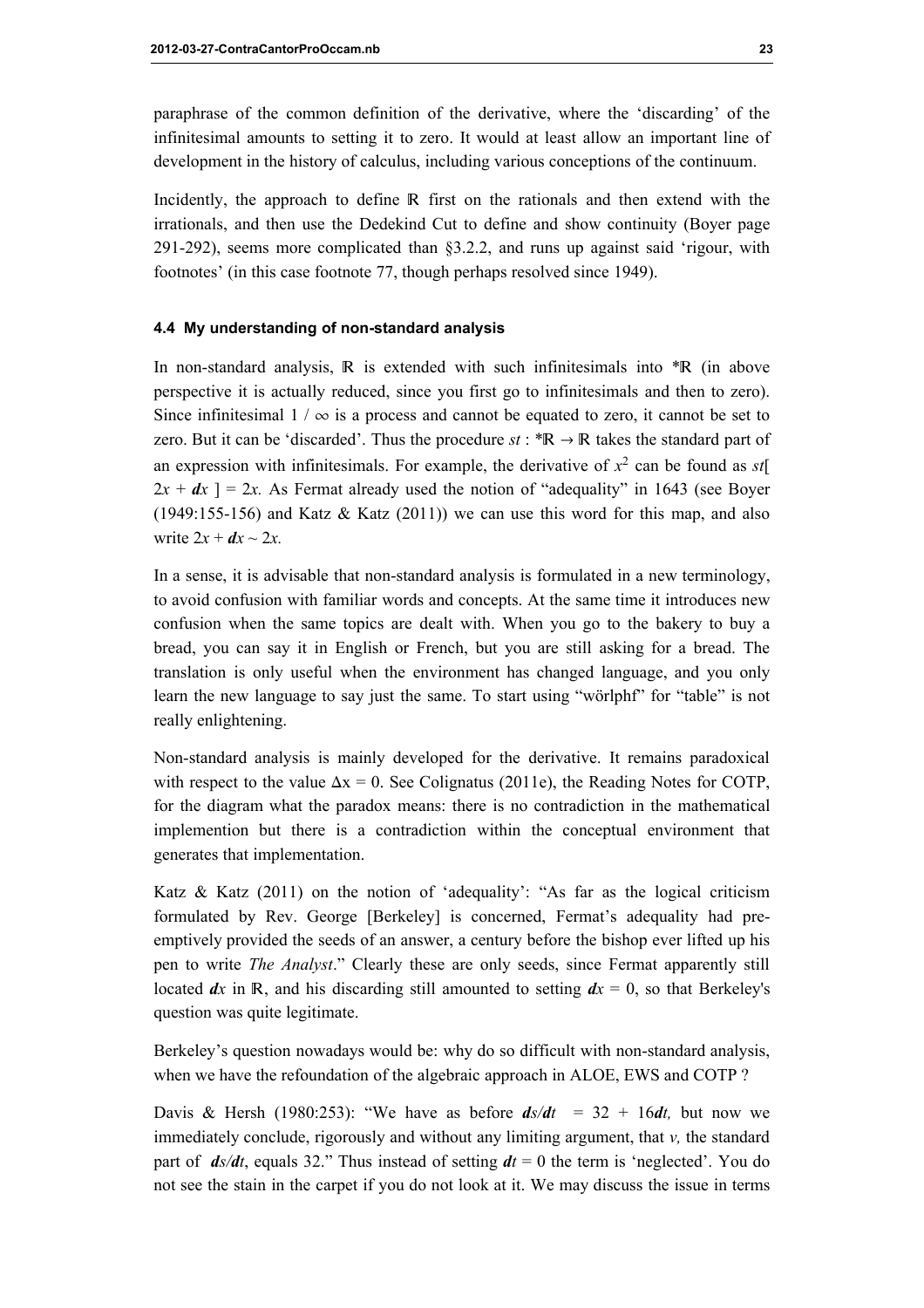of apples and oranges (where the latter may stand for zero):

(1) Standard analysis says: (a) neglect the orange, (b) peel, cut and core the apple, (c) eat the apple. At least you have had some fruit.

(2) Non-standard analysis says: (a) peel the orange, and take it apart in its parts, (b) peel, cut and core the apple, (c) neglect the orange and eat the apple. At least you have had some fruit.

(3) The algebraic approach is: (a) neglect the apple, (b) peel the orange and take it apart in its parts, (c) eat the orange.

#### 4.5 Lakatos and Cauchy

A friend induced me to read Lakatos (1978a) but, since it wasn't officially published before his death, it must be read in direct conjunction with Dauben (1988) who corrects some basic errors. Lakatos refers to Boyer p273 and discusses Cauchy's term "variable" in conjunction with Cauchy's definition of the infinitesimal as a variable converging to zero but not becoming zero. Cauchy's term "variable" actually means what we now regard as a *sequence*. Cleave (1979) is clearer on this than Lakatos. For example if  $\epsilon$  is seen as a (modern) variable having values of  $1/n$  in the sequence  $1/2$ ,  $1/3$ ,  $1/4$ , ... then we can indeed imagine  $\epsilon$  as 'getting smaller and smaller but never becoming zero'. But this 'getting' is better seen as a functional dependency.

As my training has been in the Weierstraß method all this seems a bit arcane to me. Why employ in calculus the baroque construct of an ordered sequence as an object of itself ? I think that there has been progress from Cauchy to Weierstraß, with the modern concept of a variable and taking a limit of  $1/n$  with  $n \to \infty$ . The modern idea of a variable is a label or placeholder that can be assigned an arbitrary value in a domain.

It may well be that there is a shift in perspective: Cauchy looking horizontally and we moderns looking vertically.

| variable x                                                       |  | 1/2 | 1/3          |  |
|------------------------------------------------------------------|--|-----|--------------|--|
| $\mathbb{R}$ $\mathbb{R}$ $\mathbb{R}$ $\mathbb{R}$ $\mathbb{R}$ |  |     | $\mathbb{T}$ |  |
| function $f[x]$ $f[1]$ $f[1/2]$ $f[1/3]$                         |  |     |              |  |

Similarly, when we regard the expression Limit[ $x \to 1 / \infty$ ,  $f[x]$ ] then x might be said to be an infinitesimal, as it is the variable that is thought to be subjected to the limiting process. The Cauchy way of thinking in terms of a process thus survives in the notation, even though standard analysis takes that notation to be a summary of the Weierstraß rule. (And the notation Limit[ $x \to 0$ ,  $f[x]$ ] apparently might be an awkward shorthand when 0 can or can't be attained.)

#### 4.6 Others

Borovik & Katz (2011) and Katz & Katz (2011) are very instructive on the issue.

Borovik & Katz (2011) suggest that the infinitesimal can be seen to come about as a jump from a verb to a noun, or from a process to a concept (and they refer to Gray &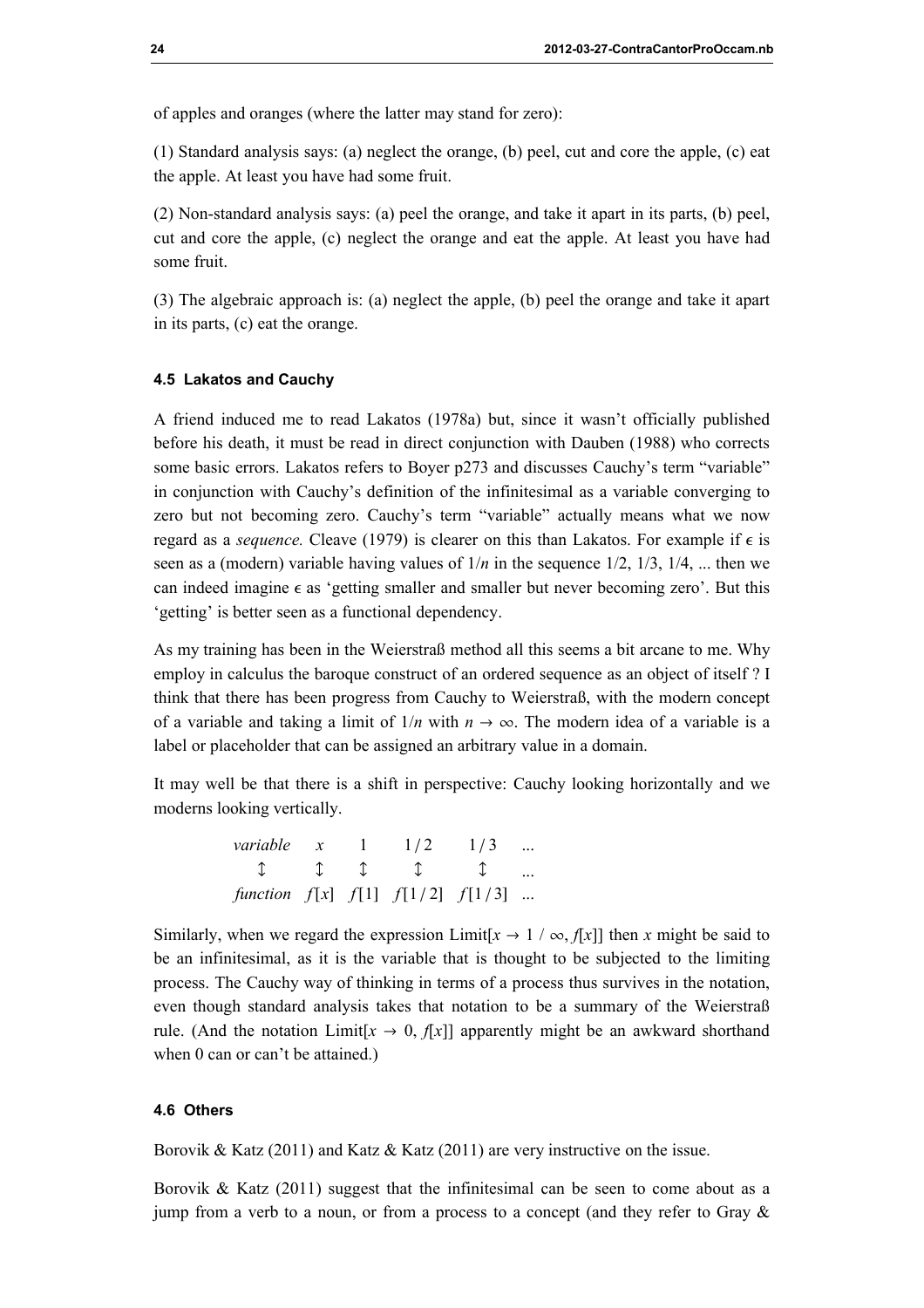Tall 1994 "procept", Dubinsky 1991 "encapsulation" and Sfard 1991 "reification"; while Katz & Katz (2011) also refer to an older philosophical term "hypostatisation"). This seems to be accurate in the sense of identifying such a variable. This does not mean that other aspects are immediately defined. For the shift of focus from the potential to the actual infinity we have a well-defined shift from  $\mathbb N$  as a process to  $\mathbb R$  as the continuum. But the rules of 'arithmetic' with respect to infinitesimal  $1 / \infty$  are not directly given.

Matt Insall and Eric Weisstein of Math-World clarify that its inifinitesimals are "numbers that are less than  $1/2$ ,  $1/3$ ,  $1/4$ ,  $1/5$ , ..., but greater than 0". This is gibberish to me since I see a sequence and no number. There is no definition what this "less than" would mean if such a number is absent. Katz  $&$  Katz (2011) rightly remark that this is better: "Both Carnot and Cauchy say that an infinitesimal is generated by a variable quantity that becomes smaller than any fixed quantity. No contradiction here." This is only clear though once you have learned that this "variable quantity" has another domain than R, for Cauchy a null sequence, and for non-standard analysis \*R, such that the "smaller than" is the complex  $\forall \epsilon > 0$ : st[  $dx$  ] = 0 <  $\epsilon$ . Perhaps it resolves all discussion if we define  $1/\infty = 0.00...001$  and accept that we still need the algebraic approach for the derivative.

Curiously Dauben p194 mentions that Cantor "adamently" rejected infinitesimals. Also, Dauben p196: "Kurt Gödel valued Robinson's achievement for similar reasons: it succeeded in uniting mathematics and logic in an essential, fundamental way. That union has proved to be not only one of considerable mathematical importance, but of substantial philosophical and historical content as well." ALOE rejects Gödel's analysis on his incompleteness theorem as essentially misguided. However, the link to nonstandard analysis would be based upon his completeness theorem, which is another theorem. Nevertheless, reading Boyer on the winding road for calculus and reading Lakatos on all kinds of consequences of Gödel's analysis that however hangs in the air, I fear that we must be careful with historical issues and quotes from popular authors. This is of course only a fear and not a proper conclusion based upon a deeper study. (I did not even try Keisler (1986, 2010).)

What is interesting though is that there apparently has been an experiment in comparing the results of teaching both Weierstraß and Robinson on the derivative. Hopefully there can be an experiment with the approach in ALOE, EWS and COTP too.

There is always Brouwer and intuitionism. See the chapter in ALOE. Kuiper (2004) seems like a useful recent contribution with clearer reformulations. My impression is that time and space are qualitatively different, and that space is a more natural environment for the hypothesis of continuity. But opinions may differ and it would suffice to discuss what is mathematically necessary.

## 4.7 Education

Ely (2010) may be read either as the embarrassment of our system of education or as the valiant effort like by the Baron von Münchhausen to save education by lifting itself from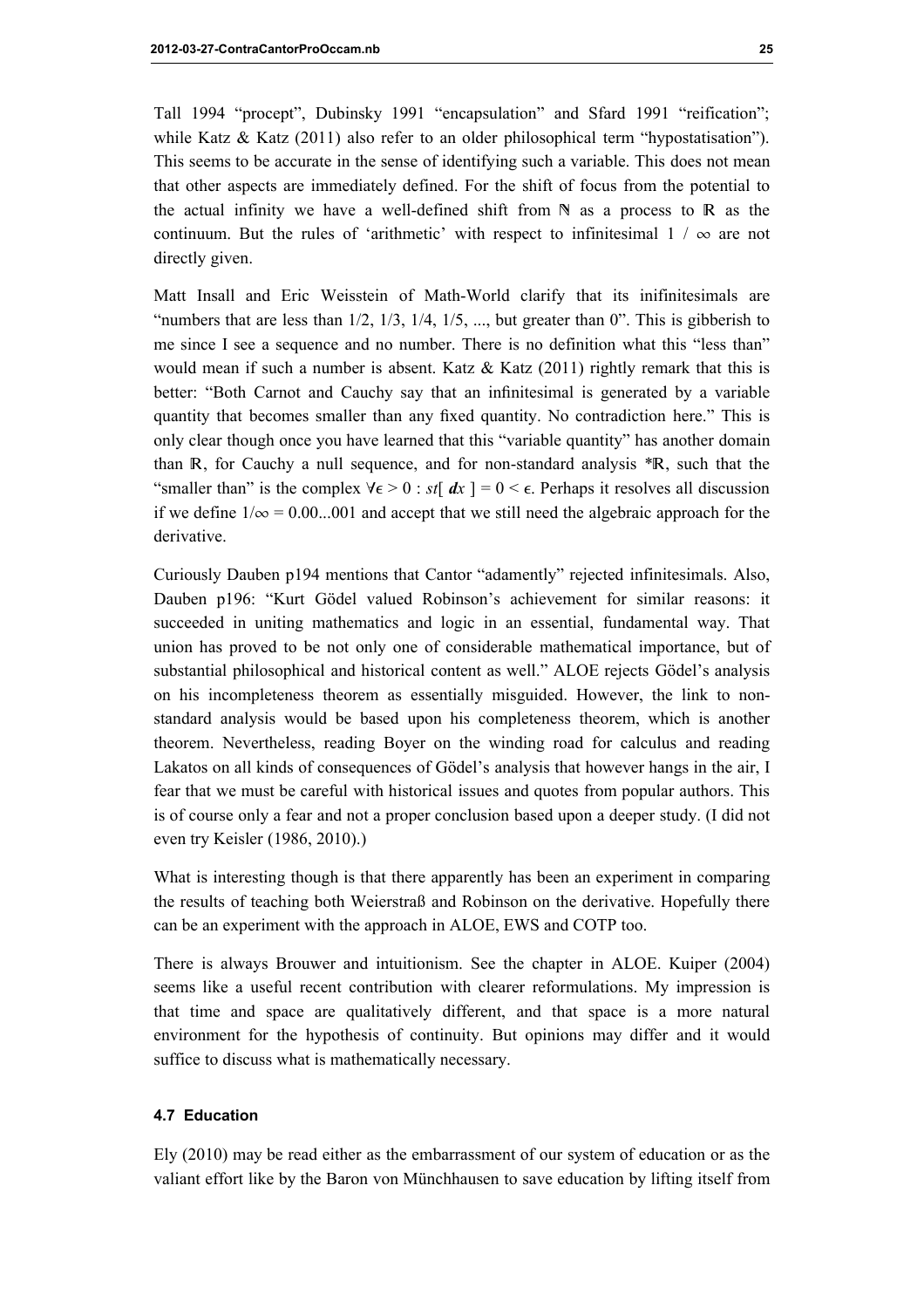its own morass. Ely refers to the education on the real line, where the ambiguity about 0.999... and 1 exists since Stevin and is allowed to continue till our times. EWS clarifies that the chaos holds for many more topics. My advice in EWS to have a parliamentary enquiry into mathematics education can be underlined again, in boldface pointsize 72 with flowers and Chanel 5. But let us look at the real line.

Above I suggested the notation 0.00...001. Subsequently I started a search on the internet whether that notation had been used before. This gave Ely (2010) who shows that a student Sarah invented this notation too (it is a long article, see in particular p129-131 and p137). This fits my idea: in didactics, listen to students. However, this can't resolve fundamental issues in mathematics and here we require good theory. With a good educational plan, Ely could have used the structured survey instead of the open interview. The use of the latter on *numbers* is a testimonium paupertatis. There is also Katz & Katz (2009) who use 0.999...9 but for finite lists, and they refer to Lightstone's semicolon for infinite lists. These are long texts to read while for me the basic question was whether there is an arithmetic for 0.00...001. This is still not clear and I have to put an end to a search somewhere.

Thus, the suggestion is that theorists on non-standard analysis switch to the algebraic approach, and design a didactically clear system for the real number line to be used in education.

#### 4.8 Lakatos on quasi-empirics

EWS holds that mathematicians are trained for abstract thought but that education is an empirical issue. Lakatos (1978b), apparently trained in abstract thought, still was sensitive to Popper's "conjectures and refutations" and falsificationism, and came up with his own "proofs and refutations" and characterisation of mathematics as "quasiempirical". It is OK to observe that mathematics uses argumentation, with pro's and contra's. But empirical issues only enter in education and application, while empirical experience often generates inspiration for abstraction. Since we already have a word "abstract thought" I do not think that we need another word like "blot-phf" or "quasiempirical". I mean, there is an urgent need to redesign the education of mathematicians towards sound familiarity with empirical matters, and it would be a great confusion to think that it is already so in sufficient manner.

Lakatos's work incidently appears to be hard reading because he takes Gödel's incompleteness theorems as basic and extends from there. If he had been really empirical then he would have had cause to doubt them, see ALOE. It still would be useful to have a "Lakatos Revisited" book to save the analyses that are still relevant (e.g. his discussion on Newton's legacy).

# 5. Textbooks with news

ALOE and COTP have been written in textbook format targetted at freshmen. They build up from the basics and include the news along the way, and conclude with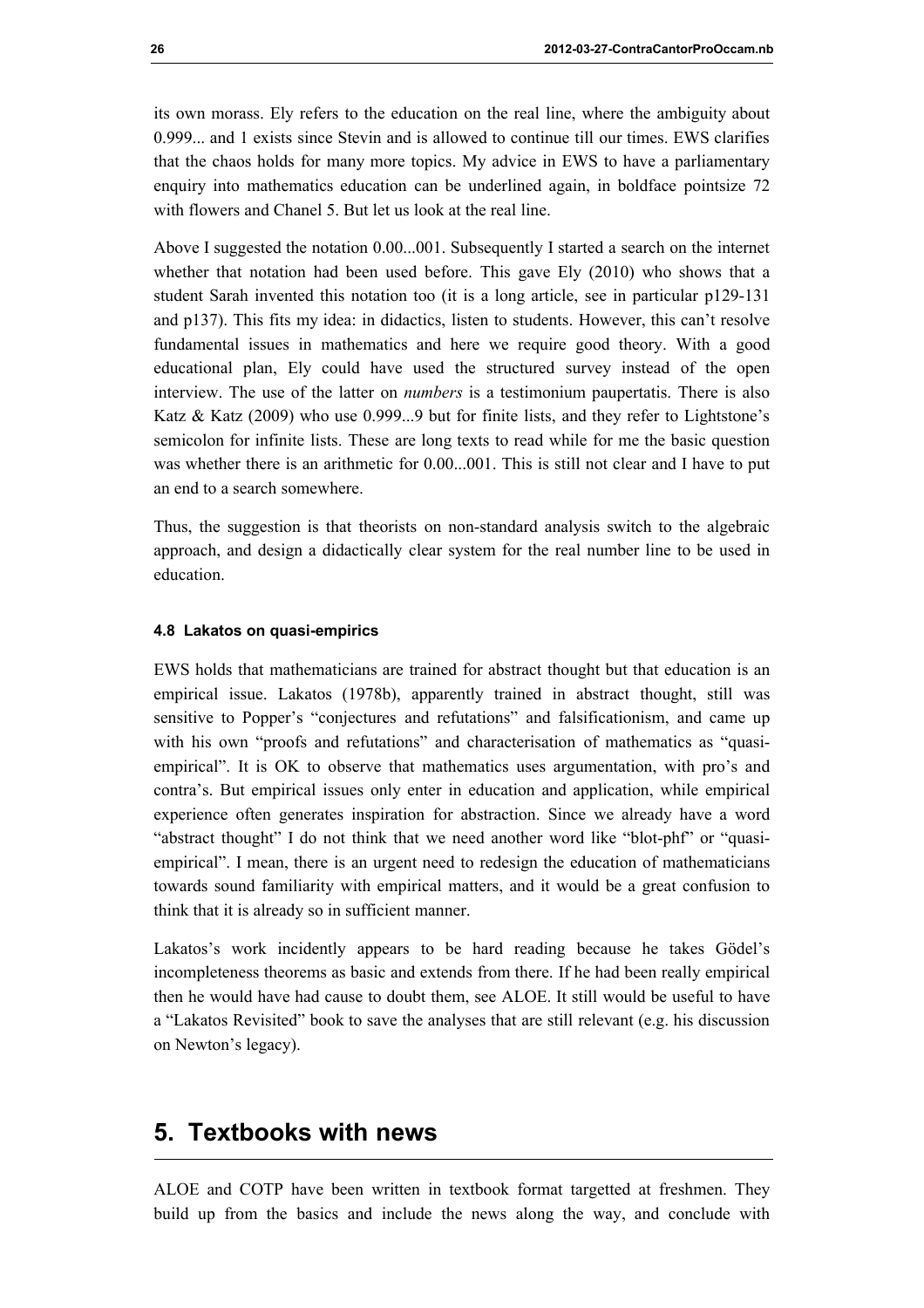discussion at the advanced level. COTP is explicitly a primer for mathematics education (though in textbook format). Thus, these books explicitly differ from standard textbooks that reprocess known material and that do not contain news. The reason for this construction is that it appeared to be the best format to communicate these new results. The steps from the basics onwards apparently can be so subtle and so internally interconnected with the various new insights that it is better to show what it amounts to rather than explicitly *discuss* the results separately.

I suggested the two books to a Book List of a general mathematical society. The books were rejected since they had the textbook format and thus apparently were considered not to contain news relevant for mathematicians in that society. I wonder what Boyer would have thought of this, who wrote these few lines on "the formost textbook of modern times" (1950). He selects Euclid's *Elements*, Al-Khwarizmi *Al-jabr*, and Euler's Introductio in analysin infinitorum. It is not my intention to compare ALOE and COTP to these books in terms of standing but only with respect to the suggestion that these authors did not merely reprocess known material but also collected original findings of their own to create a coherent whole.

# 6. Conclusion

A consequence of "A Logic of Exceptions" (ALOE, draft 1981, 2007, 2nd edition 2011) is that it refutes 'the' general proof of Cantor's Theorem (on the power set), so that it only holds for finite sets but not for 'any' set. The diagonal argument on the real numbers can be rejected as well (a new finding now in 2011). There is a bijection 'in the limit' or 'by abstraction' between N and R. If no contradiction turns up it would become feasible to use the notion of a 'set of all sets' S, as it would no longer be considered a contradiction that the power set of  $\mathcal S$  would be an element and subset of  $\mathcal S$  itself. The books ALOE, "Elegance with Substance" (2009) and "Conquest of the Plane" (2011) also develop calculus without the use of limits or infinitesimals. Lagrange's algebraic approach is best supplemented with a manipulation of the domain. Non-standard analysis is not needed for the derivative. Some aspects of it may be reformulated and then may be of use for the education on the real number line. This paper puts these results into historical perspective.

# Appendix: Rejection of Cantor's original proof

Taken from Hart (2011):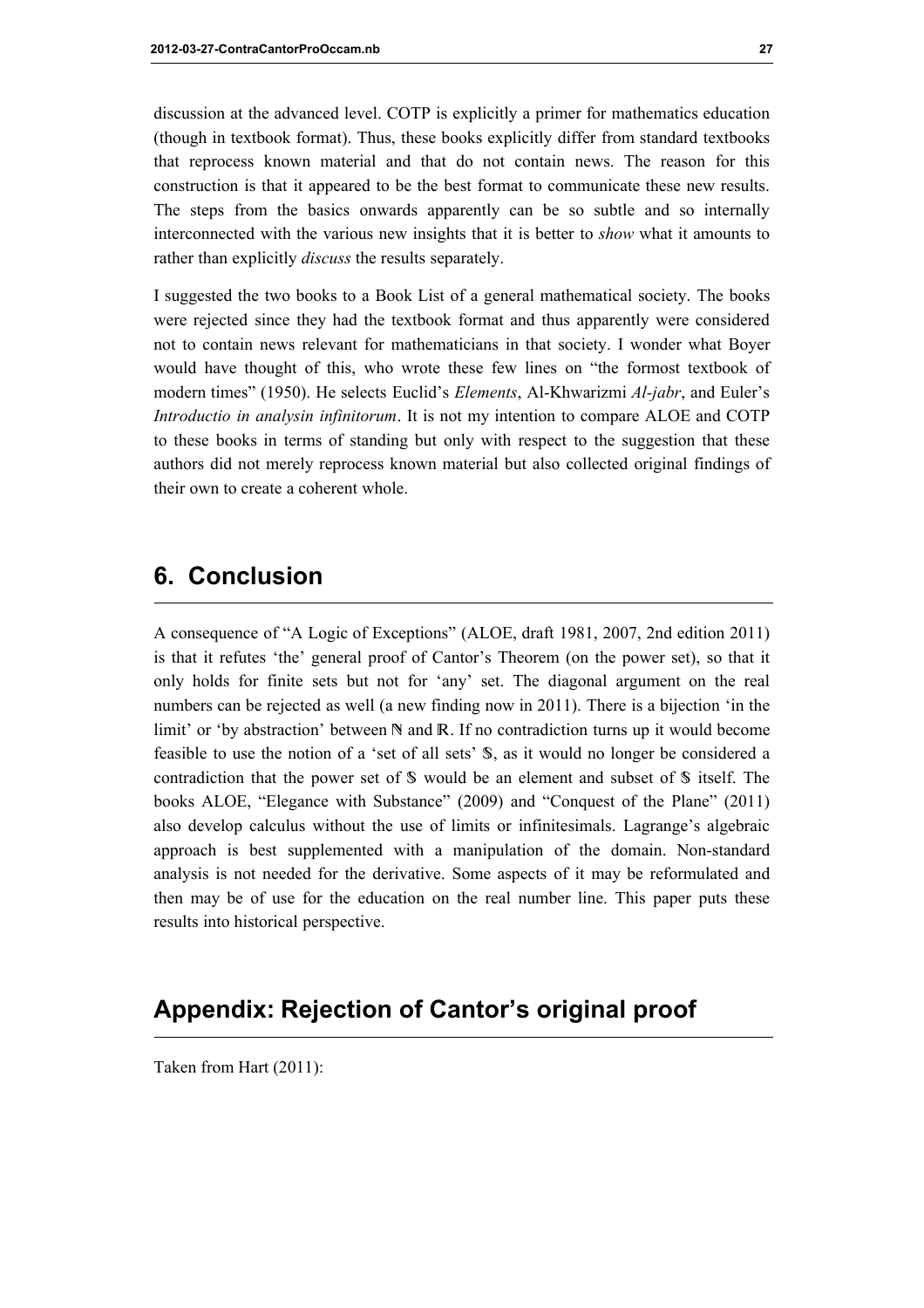Wenn eine nach irgendeinerm Gesetze gegebenen unendliche Reihe von einander verschiedener reeller Zahlgrößen

$$
\omega_1, \omega_2, \ldots, \omega_\nu, \ldots \tag{4}
$$

vorliegt, so läßt sich in jedem vorgegebenen Intervalle  $(\alpha \dots \beta)$ eine Zahl  $\eta$  (und folglich unendlich viele solcher Zahlen) bestimmen, welche in der Reihe (4) nicht vorkommt; dies sol nun bewiesen werden. G. Cantor [1874]

Unfortunately Hart (2011) uses Dutch so we now use the text from Wikipedia March 6 2012 after checking that it fits with Hart (2011):

Next Cantor proves his second theorem: Given any sequence of real numbers  $x_1$ , x interval [ $a$ ,  $b$ ], one can determine a number in [ $a$ ,  $b$ ] that is not contained in the giver

To find such a number, Cantor builds two sequences of real numbers as follows: Fi numbers of the given sequence  $x_1, x_2, x_3, \ldots$  that belong to the interior of the interva Designate the smaller of these two numbers by  $a_1$ , and the larger by  $b_1$ . Similarly, fi numbers of the given sequence belonging to the interior of the interval  $[a_1, b_1]$ . Desi by  $a_2$  and the larger by  $b_2$ . Continuing this procedure generates a sequence of inter  $b_2$ ], ... such that each interval in the sequence contains all succeeding intervals. Thi sequence  $a_1, a_2, a_3, \ldots$  is increasing, the sequence  $b_1, b_2, b_3, \ldots$  is decreasing, and the first sequence is smaller than every member of the second sequence.

Cantor now breaks the proof into two cases: Either the number of intervals generat infinite. If finite, let  $[a_N, b_N]$  be the last interval. Since at most one  $x_n$  can belong to the  $b_{N}$ , any number belonging to the interior besides  $x_{n}$  is not contained in the given set

If the number of intervals is infinite, let  $a_{\infty} = \lim_{n \to \infty} a_n$ <sup>[13]</sup> At this point, Cantor could noting that  $a_n$  is not contained in the given sequence since for every  $n$ ,  $a_n$  belongs  $b_n$ ] but  $x_n$  does not  $^{[14]}$ 

Instead Cantor analyzes the situation further. He lets  $b_{\infty} = \lim_{n \to \infty} b_n$ <sup>[15]</sup> and then br two cases:  $a_{\infty} = b_{\infty}$  and  $a_{\infty} < b_{\infty}$ . In the first case, as mentioned above,  $a_{\infty}$  is not con sequence. In the second case, any real number in  $[a_*, b_*]$  is not contained in the gi-Cantor observes that the sequence of real algebraic numbers falls into the first cas how his proof handles this particular sequence.<sup>[16]</sup>

Let us now redo this method of proof using the  $\mathbb{R}[1], \dots$ ,  $\mathbb{R}[d]$ . As said the numbers are ranked up to  $10^d$ . For clarity we can take the news  $D[d] = \mathbb{R}[d] \setminus \mathbb{R}[d-1]$ , and then rank the digits as  $X[d] = D[1] \cup D[2] \cup ... \cup D[d] = \{x_0, x_1, ..., x_{10^d}\}$ , where the union maintains order. Taking the interval from [a, b] generates  $[a[d], b[d]]$ . For example, if we start on [0, 1] then  $[a[1], b[1]] = [0.1, 0.2]$ , then [0.11, 0.12], [0.111, 0.112] and so on. (Rather nicely we might think of the limit value of 1/9.)

We now take  $\mathbb{R}[d]$  @ R. Subsequently also  $X[d]$  @ X. Clearly X is only a permutation of R, and all numbers are represented. Let us denoted the final interval as  $[\alpha, \beta]$ .

The suggestion that there is an  $\eta \in [\alpha, \beta]$  but  $\eta \notin \mathbb{R}$  is erroneous since we see that all R are represented.

Thus there is something crooked in this method of proof. Note that there is no finite number to find the final interval. Note that taking the interior of  $[\alpha, \beta]$  is impossible if  $\alpha$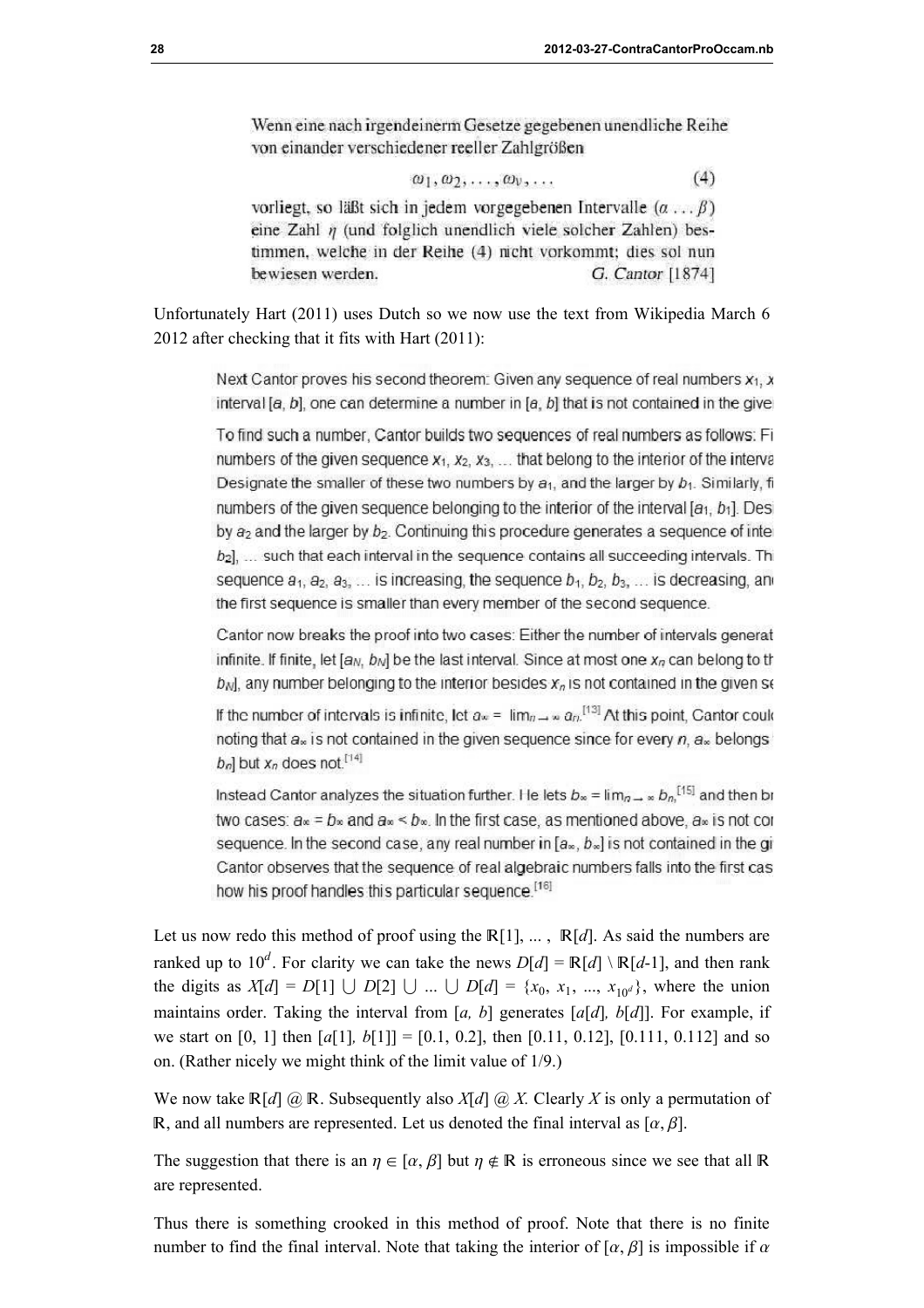$= \beta$ . Taking the interior of [a[d], b[d]] is quite possible since the numbers are defined such that  $a[d] \neq b[d]$ . But the notion of an "interior" apparently loses meaning when we take the step of abstraction.

(Regard for example the series with limits  $\alpha = 0.9999...$  and  $\beta = 1.000...$  It is common to conclude that  $\alpha = \beta$  so that there is no  $\eta$  inbetween.)

This completes the rejection of Cantor's original proof.

Discussion: His proof *seems* to work since he assumes that  $\mathbb R$  is built up in the manner of a potential infinite, but the proof uses that all elements have an actual infinity of digits. Instead, the proof can only use numbers up to a certain digital depth d, and create the interval only alongside the construction of  $R$  itself. The notion of an interior uses a distance measure that relies on actual infinites, and this apparently also conflicts with the construction of R from  $R[d]$ . Cantor assumes that he can define the various notions independently, but they get only meaning in their mutual dependence, and then must be constructed in a dependent manner.

# **Literature**

Colignatus is the name of Thomas Cool in science.

Aczel, A.D. (2000), "The mystery of the Aleph. Mathematics, the Kabbalah, and the Search for Infinity", Four Walls Eight Windows Bochenski, I.M. (1956, 1970), "A history of formal logic", 2nd edition, Chelsea

Borovik, A.; Katz, M. (2011), "Who gave you the Cauchy-Weierstrass tale? The dual history of rigorous calculus", Foundations of Science, 2011, DOI : 10.1007/s10699-011-9235-x. http://arxiv.org/abs/1108.2885

- Boyer, C.B. (1949), "The history of the calculus and its conceptual development", Dover
- Boyer, C.B. (1950), "The formost textbook of modern times", speech, http://wwwhistory.mcs.st-and.ac.uk/Extras/Boyer\_Foremost\_Text.html
- Cleave, J.P. (1979), "The Concept of'Variable'in Nineteenth Century Analysis", Br J Philos Sci 30 (3): 266-278, http://www.jstor.org/pss/687141
- Colignatus (1981, 2007, 2011), "A logic of exceptions", 2nd edition, Thomas Cool Consultancy & Econometrics,

http://www.dataweb.nl/~cool/Papers/ALOE/Index.html

Colignatus (2011), "Conquest of the Plane", 1st edition, Thomas Cool Consultancy & Econometrics, http://www.dataweb.nl/~cool/Papers/COTP/Index.html

- Colignatus (2009), "Elegance with Substance", Dutch University Press, http://www.dataweb.nl/~cool/Papers/Math/Index.html
- Colignatus (2011a), "Definition & Reality in the General Theory of Political Economy", 3rd edition, Thomas Cool Consultancy & Econometrics, http://www.dataweb.nl/~cool/Papers/Drgtpe/Index.html
- Colignatus (2011e), "Reading Notes on "Conquest of the Plane" and "Contra Cantor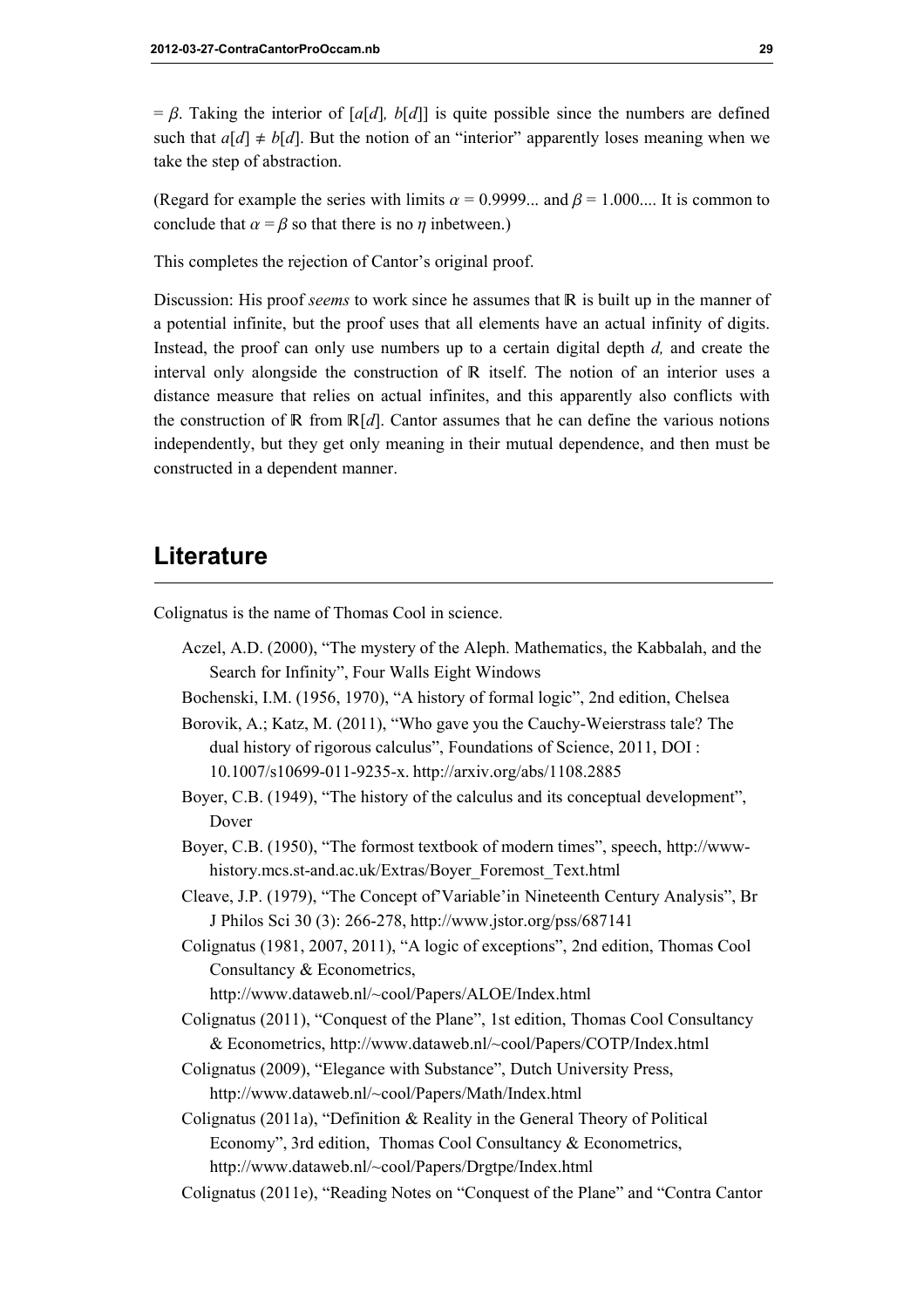Pro Occam"", http://www.dataweb.nl/~cool/Papers/COTP/2011-08-23- ReadingNotesForCOTP.pdf

- Colignatus (2011f), "Neoclassical mathematics for the schools", http://www.dataweb.nl/~cool/Papers/Math/2011-09-06- NeoclassicalMathematics.pdf
- Crowe, M. J. (1988) "Ten Misconceptions about Mathematics and Its History" in William Aspray and Philip Kitcher, "History and philosophy of modern mathematics. Volume XI: Minnesota Studies in the Philosophy of Science", www.mcps.umn.edu/philosophy/11\_11Crowe.pdf
- Dauben, J. (1988), "Abraham Robinson and Nonstandard Analysis: History, Philosophy, and Foundations of Mathematics" in William Aspray and Philip Kitcher, eds. "History and philosophy of modern mathematics", p177–200, Minnesota Stud. Philos. Sci., XI, Univ. Minnesota Press, http://www.mcps.umn.edu/assets/pdf/11\_ModernMath.pdf
- Davis, P.J, and R. Hersh (1980), "The mathematical experience", Penguin edition
- DeLong, H. (1971), "A profile of mathematical logic", Addison Wesley
- Dijksterhuis, E.J. (1990), "Clio's stiefkind. Een keuze uit zijn werk door K. van Berkel", Bert Bakker
- Elwes, R. (2011), "Ultimate logic: To infinity and beyond", NewScientist, August, Magazine issue 2823, http://www.newscientist.com/article/mg21128231.400 ultimate-logic-to-infinity-and-beyond.html
- Ely, R. (2010), "Nonstandard Student Conceptions About Infinitesimals", Journal for Research in Mathematics Education, 2010, Vol. 41, No. 2, 117–146
- Fraser, C.G. (1987), "Joseph Louis Lagrange's Algebraic Vision of the Calculus", Historia Mathematica, Volume 14, Issue 1, February 1987, Pages 38-53, homes.chass.utoronto.ca/~cfraser/Lagrangealgvision.pdf
- Edwards, H. (1988), "Kronecker's place in history", in William Aspray and Philip Kitcher, eds. "History and philosophy of modern mathematics", p139–144, Minnesota Stud. Philos. Sci., XI, Univ. Minnesota Press, http://www.mcps.umn.edu/assets/pdf/11\_ModernMath.pdf
- Edwards, H. (2008), "Kronecker's Algorithmic Mathematics", Presented at "Computability in Europe 2008," Athens, June 19, http://math.nyu.edu/faculty/edwardsd/talks.htm
- Fraser, C.G. (1989), "The calculus as algebraic analysis some observations on mathematical-analysis in the 18th-century." Archive for History of Exact Sciences, 39 (4), pp. 317-335, homes.chass.utoronto.ca/~cfraser/algebraicanalysis.pdf
- Gill, R.D. (2008), "Book review. Thomas Colignatus. A Logic of Exceptions: Using the Economics Pack Applications of Mathematica for Elementary Logic", NAW 5/9 nr. 3 sept.,

http://www.math.leidenuniv.nl/~naw/serie5/deel09/sep2008/reviewssep08.pdf

Gill, R.D. (2012), "Book reviews. Thomas Colignatus. (1) Elegance with Substance, (2) Conquest of the Plane",

http://www.math.leidenuniv.nl/~gill/reviewCOTP.html

Gowers, T. (2003), "What is so wrong with thinking of real numbers as infinite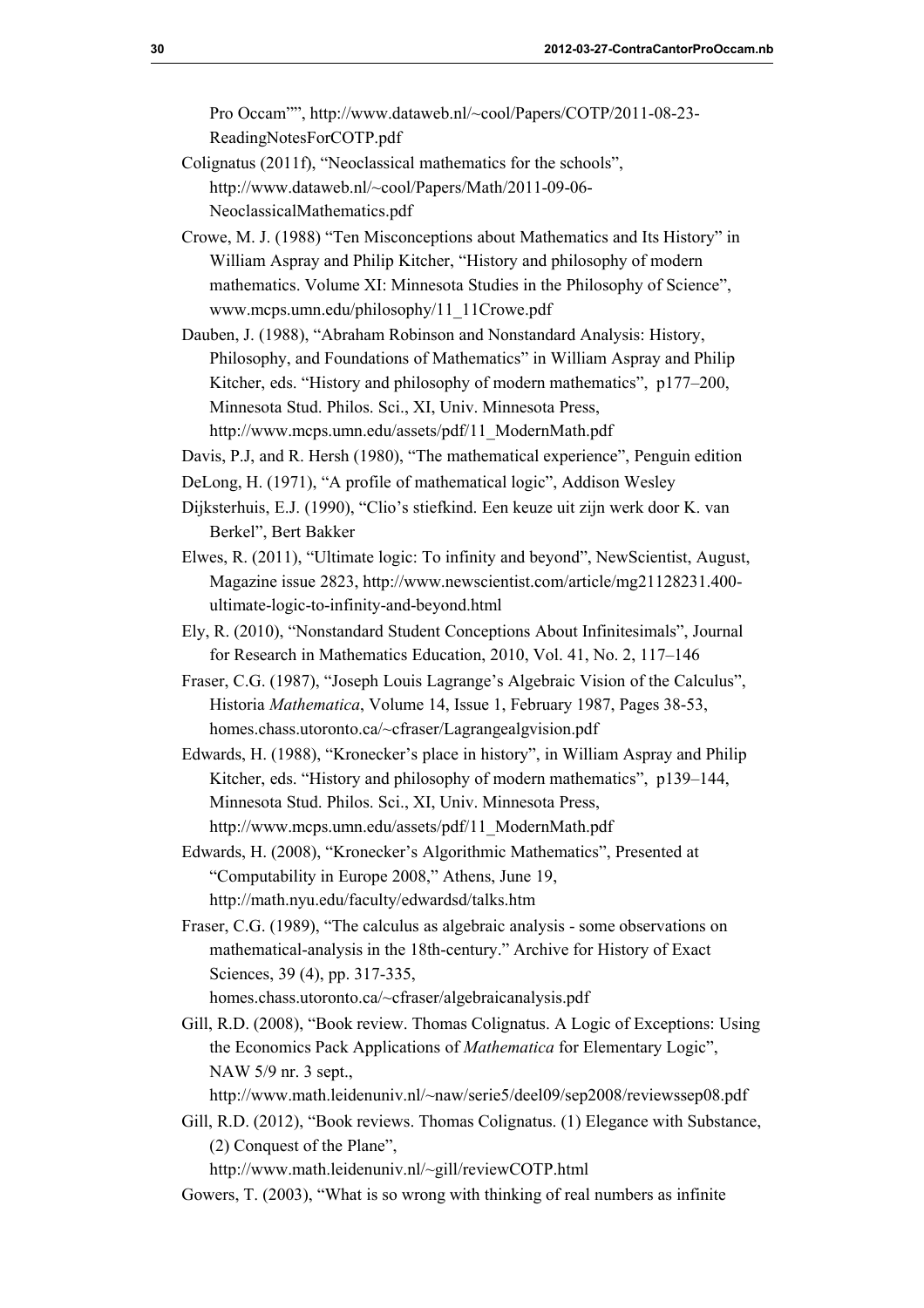decimals?", http://www.dpmms.cam.ac.uk/~wtg10/decimals.html

- Hart, K.P. (2011), "Verzamelingenleer",
	- http://dutiaw37.twi.tudelft.nl/~kp/onderwijs/verzamelingenleer/dictaat/dictaat-A5.pdf
- Insall, M. and E.W. Weisstein (2011) "Nonstandard Analysis", from MathWorld A Wolfram Web Resource.

http://mathworld.wolfram.com/NonstandardAnalysis.html Retrieved August 6 2011

- Katz, K.U. & M.G. Katz (2009), "A strict non-standard inequality .999 .  $\ldots$  < 1", arXiv:0811.0164v8
- Katz, K.U. & M.G. Katz (2011), "A Burgessian critique of nominalistic tendencies in contemporary mathematics and its historiography", DOI 10.1007/s10699-011-9223-1, arXiv:1104.0375v2
- Keisler, H. J. (1986, 2010), "Elementary Calculus: An Infinitesimal Approach", Prindle, Weber & Schmidt, PDF at http://www.math.wisc.edu/~keisler/calc.html
- Kuiper, J.J.C. (2004), "Ideas and Explorations : Brouwer's Road to Intuitionism", Thesis University of Utrecht, http://igiturarchive.library.uu.nl/dissertations/2004-0303-084333/inhoud.htm
- Lakatos, I. (1978a), "Cauchy and the Continuum: The Significance of Non-standard Analysis for the History and Philosophy of Mathematics", in "Mathematics, Science and Epistemology: Philosophical Papers", ed. J. Worrall and G. Currie. Vol. 2. Cambridge: Cambridge University Press, pp. 43-60. Reprinted in the journal The Mathematics Intelligencer 1: 151-161, with a note, Introducing Imre Lakatos, pp. 148-151.
- Lakatos, I. (1978b), "A renaissance of empiricism in the recent philosophy of mathematics?", in "Mathematics, Science and Epistemology: Philosophical Papers", ed. J. Worrall and G. Currie. Vol. 2. Cambridge: Cambridge University Press, pp.24-42
- Leviatan, T. (2004), "Introducing Real Numbers: When and How ?", http://www.icme-organisers.dk/tsg12/papers/leviatan-tsg12.pdf
- Schremmer, F. & A. Schremmer, (1989) "A Lagrangian approach to the differential calculus", Paper presented at the What is happening with calculus revision session of the Joint AMS/MAA Phoenix Meeting, January 1989, http://freemathtexts.org/References/Papers/DC%20via%20Poly%20Approx.pdf
- Schremmer, A. (2011), "From Arithmetic To Differential Calculus (A2DC)", webpage http://freemathtexts.org/IntegratedA2DC/index.php

Wallace, D.F. (2003), "Everything and more. A compact history of  $\infty$ ", Norton

Wikipedia (2011), "http://en.wikipedia.org/wiki/Cantor's theorem" and "http://en.wikipedia.org/wiki/Controversy\_over\_Cantor's\_theory" Retrieved from source on August 6 2011

Wikipedia (2012),

"http://en.wikipedia.org/wiki/Cantor's first uncountability proof" Retrieved from source on March 6 2012

Wu, H. (2011), "The Mis-Education of Mathematics Teachers", Notices of the AMS Volume 58, Number 3, p372-384 March,